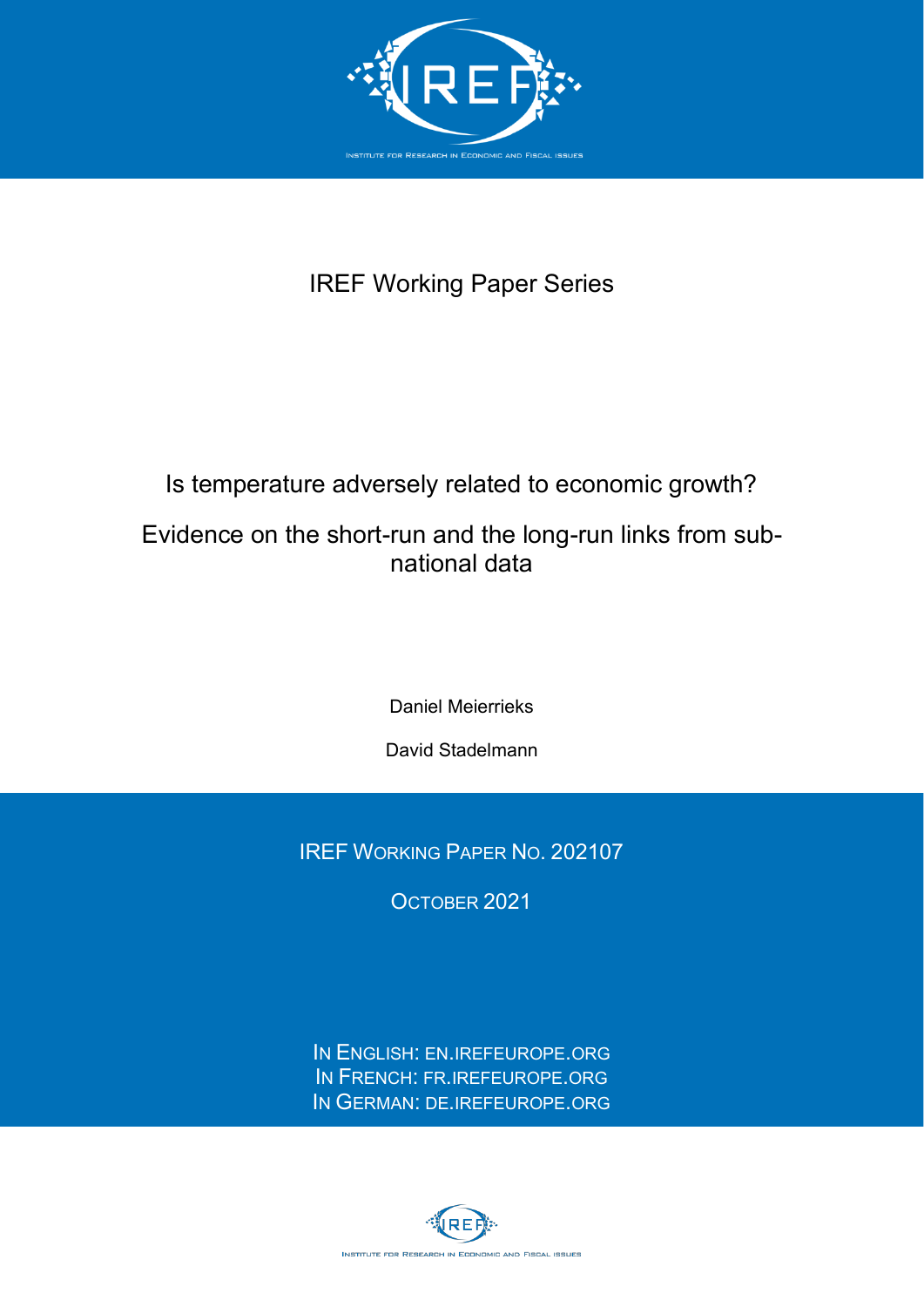## Is temperature adversely related to economic growth? Evidence on the short-run and the long-run links from sub-national dat[a\\*](#page-1-0)

Daniel Meierrieks[†](#page-1-1) and David Stadelmann‡

October 2021

#### **Abstract**

We investigate the effect of rising temperatures on economic development, using sub-national data for approximately 1,500 sub-national regions in 81 countries from the 1950s to the 2010s. Accounting for region- and time-fixed factors by means of a two-way fixed effects panel approach, we find no evidence that rising temperatures are adversely related to regional growth measured as changes in regional per capita gross domestic product (GDP). In addition to a panel setting, we also consider the long-run analogue of the panel model, exploring the relationship between regional temperature and growth over longer time periods. Applying this long-difference approach, we find evidence of a statistically significant negative association between temperature and regional economic activity. This suggests that intensification effects matter, meaning that the adverse relationship between temperature increases and growth may compound and materialize only in the longer run. What is more, we find that these adverse long-run effects of regional warming matter only to regions located in countries with relatively unfavorable economic and institutional conditions, that is, in countries with high levels of poverty, a lack of democracy, and a weak rule of law. This strongly points to the role of sound (country-specific) economic and institutional conditions in reducing vulnerability to higher temperatures. In line with this interpretation, we find no evidence for an adverse long-run relationship between temperature and growth for regions located in richer and democratic countries or those with an established rule of law.

**Keywords:** regional temperature; regional economic growth; sub-national data; longdifference approach

**JEL Classification**: O44; O47; Q54; R11

<span id="page-1-0"></span>Acknowledgements: Funded by the Deutsche Forschungsgemeinschaft (DFG, German Research Foundation) under Germany's Excellence Strategy – EXC 2052/1 – 390713894.

<span id="page-1-1"></span><sup>†</sup> WZB Berlin Social Science Center. Reichpietschufer 50, 10785 Berlin, Germany. E-mail: daniel.meierrieks@wzb.eu.

<sup>‡</sup> Corresponding Author. University of Bayreuth. Universitätsstraße 30, 95447 Bayreuth, Germany. E-mail: david.stadelmann@uni-bayreuth.de.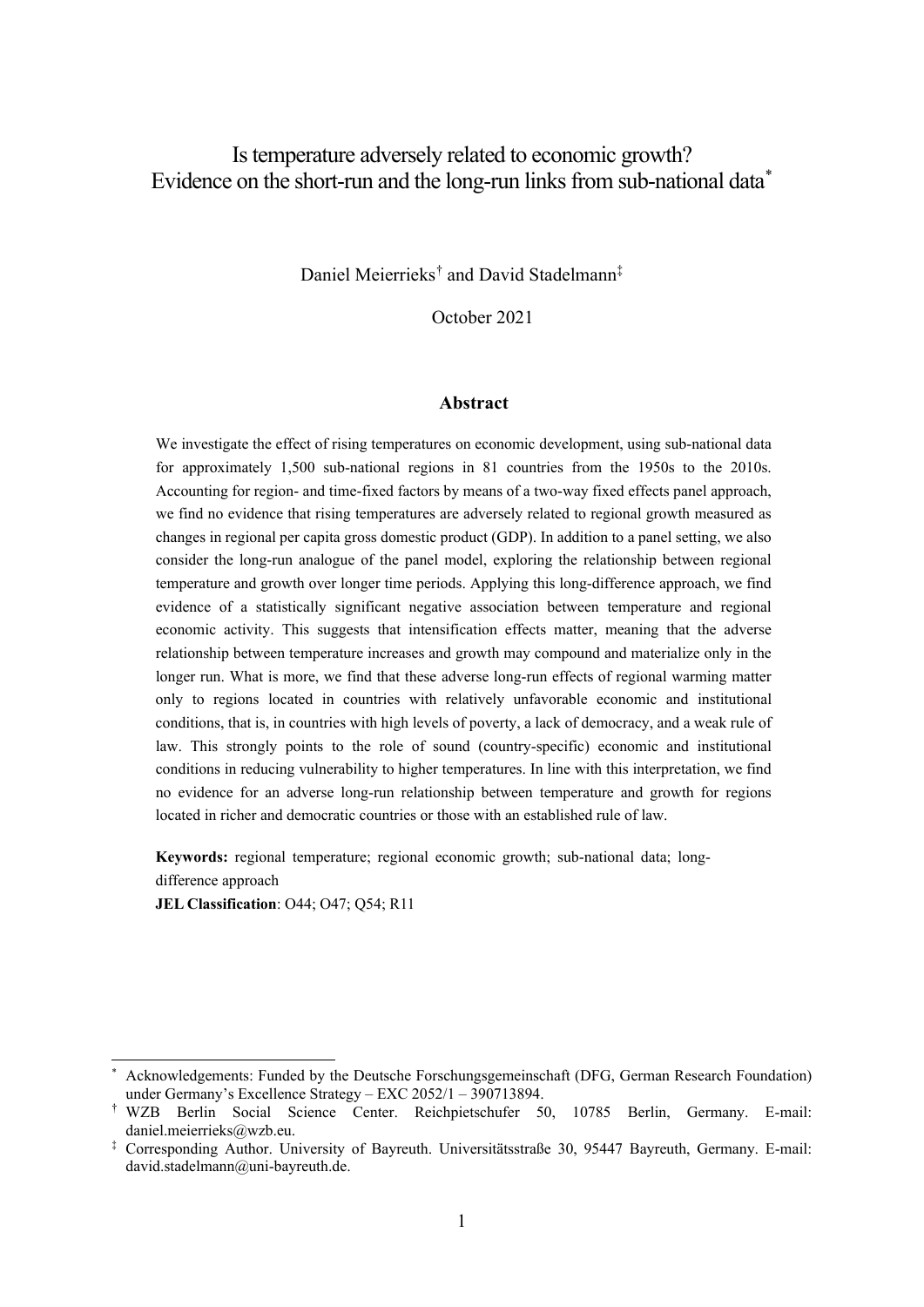## I. INTRODUCTION

From 1820 to 2016, gross domestic product (GDP) per capita in most of the Western world grew by about 25 times, and in the non-Western world it grew by 13.5 times (Deaton, 2013). Economic growth has been associated with improvements in different indicators of human well-being, such as higher life expectancy, lower child mortality, and lower malnutrition (Deaton, 2013; Weil 2013). Promoting and maintaining future economic growth is thus, most likely, in humanity's vital interest. In terms of the future, a survey of experts by Christensen et al. (2018) predicted a global annual median 2010–2100 per capita GDP growth rate of 2.1%, suggesting that incomes will increase more than fivefold over the remainder of the century. However, there is substantial uncertainty in these estimates. Currently, a relevant factor of uncertainty regarding (future) economic growth is global warming.<sup>[1](#page-2-0)</sup> According to the latest report of the Intergovernmental Panel on Climate Change (IPCC), the United Nations (UN) body for assessing the science related to climate change, global surface temperature was (on average) 1.09°C higher during 2011–2020 compared with the 1850–1900 period (IPCC, 2021: SPM-5). What is more, the IPCC forecasts that average surface temperatures will be from 1.2°C to 3.0°C higher in the 2041–2060 period compared with the 1850–1900 period, with further increases being likely for the remainder of the twenty-first century (IPCC, 2021: SPM-18). Global warming, in turn, is expected to negatively affect human lives, for example, by jeopardizing food security or water availability, contributing to the spread of diseases, and fostering political instability, especially in the more vulnerable parts of the world (IPCC, 2014). Consequently, global warming is also expected to adversely affect global growth pathways: in its most recent synthesis report, the IPCC (2014: 16) projects that "[a]ggregate economic losses

<span id="page-2-0"></span><sup>1</sup> Global warming refers to the observed warming of the Earth's land and ocean surfaces. It is mainly due to anthropogenic greenhouse gas emissions such as carbon dioxide, methane, and nitrous oxide (e.g., IPCC, 2014).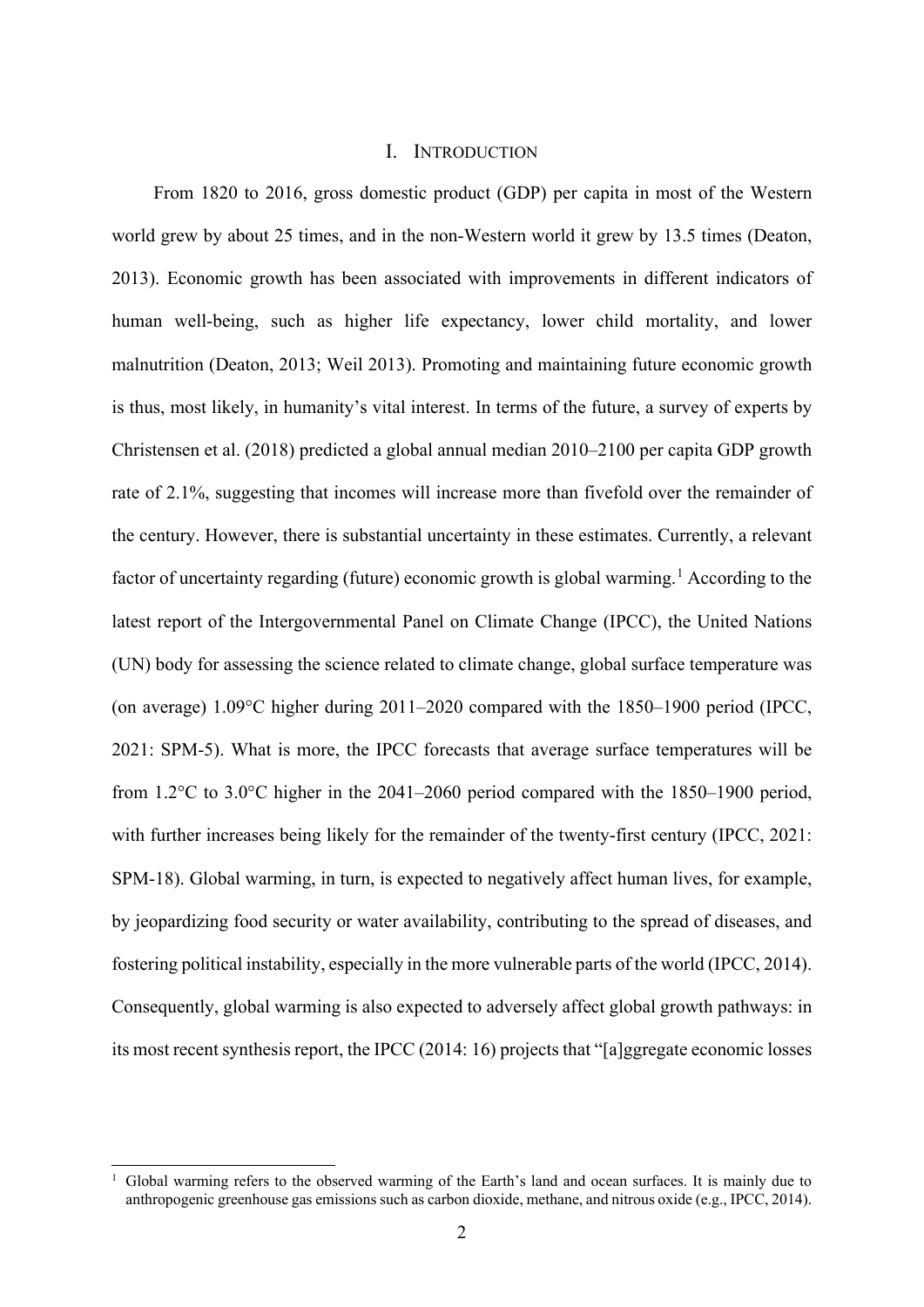accelerate with increasing temperature . . . [and] climate change impacts are projected to slow down economic growth . . ."

We contribute to the exploration of adverse effects of higher temperatures on economic growth by employing regional, that is, sub-national, data. The existing research on the nexus between temperature increases and economic development at the sub-national level remains limited and inconclusive regarding statistical significance (Nordhaus, 2006; Dell et al., 2009; Zhao et al., 2018; Kalkuhl and Wenz, 2020; Greßer et al., 2021). Using panel data for approximately 1,500 regions within 81 countries from 1950 to 2014, we add to the empirical exploration of this nexus in three ways.

First, with our dataset, we improve on those used in previous empirical studies. Rather than using auxiliary estimates of regional economic activity, we measure regional economic activity by *regional per capita GDP* using data from Gennaioli et al. (2014), such that we can directly compare our results with the larger literature exploring the economic consequences of climate change in cross-country settings (e.g., Dell et al., 2012). Moreover, we are able to exploit a panel structure. This means that we can account for region-fixed effects as well as country-time-fixed effects that may correlate with warming and regional economic growth (e.g., regional geographical conditions or national policy changes). After accounting for these fixed effects, we find no evidence of a general and statistically relevant association between regional temperature and regional per capita GDP growth. Rather, the correlation between the two variables is close to zero.

Second, we evaluate the *long-run effect* of rising temperatures on regional economic growth. We are able to do so because our dataset provides regional temperature and per capita GDP data over several decades. A long-run perspective on the temperature–growth relationship is warranted because climate change is commonly regarded as a cumulative and persistent phenomenon that can induce *adaptation* or *intensification effects* (e.g., Dell et al., 2014). For instance, adaptation effects imply that warming may induce adaptive behavior (e.g., farmers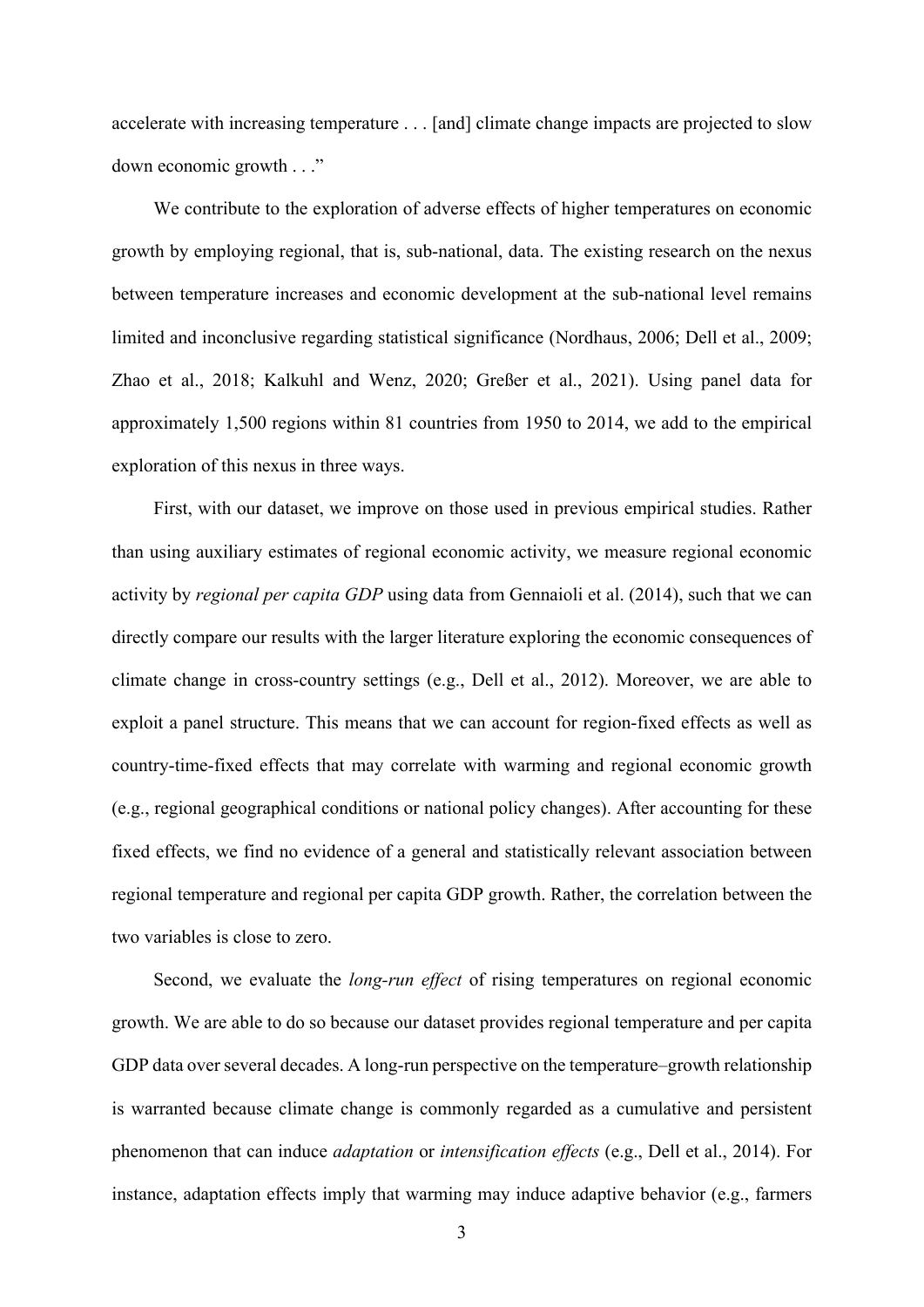may change to crops that are better adapted to potential effects of climate change), while intensification effects imply that economically damaging effects of climate change only materialize after longer time periods (e.g., farmland may gradually desertify). Consequently, if adaptation effects prevail, we are likely to overestimate the link between warming and regional economic growth when only considering the short run, while the prevalence of intensification effects means that we are likely to underestimate the link when disregarding the long run. Indeed, using the *long-difference approach* of Dell et al. (2012, 2014) and Burke and Emerick (2016), which allows us to consider the long-run effects of climatic change on regional economic activity, we find evidence for intensification effects. A 1°C increase in regional temperature is associated with a 9.3% lower regional per capita GDP. Both in terms of size and statistical significance, this association is much more pronounced than the one emerging from a fixed effects panel approach that only considers the short-run perspective.

Third, we study *heterogeneity* in the temperature–growth relationship at the regional level. Previous cross-country research (e.g., Dell et al., 2012; Burke et al., 2015a) emphasizes that richer countries are less vulnerable to the adverse consequences of rising temperatures, as they potentially have the means (e.g., agricultural and health technology) available to adequately counter them. We add to this research by (1) considering the role of economic and political institutions as potential moderators in the temperature–growth relationship and (2) studying heterogeneity in the regional temperature–growth relationship in both the short and long run. For example, acknowledging that sound institutions ought to encourage innovation and investment (which, in turn, are expected to mitigate the adverse effects of increasing temperatures), we test whether countries with sound political and economic institutions (i.e., democratic countries with a strong rule of law) are less vulnerable to the potential ill effects of warming in both a panel and long-difference setting. We find no evidence for any statistically relevant heterogenous links between temperature and regional GDP in our panel setting that is attuned to detecting short-run linkages between temperature and regional economic activity.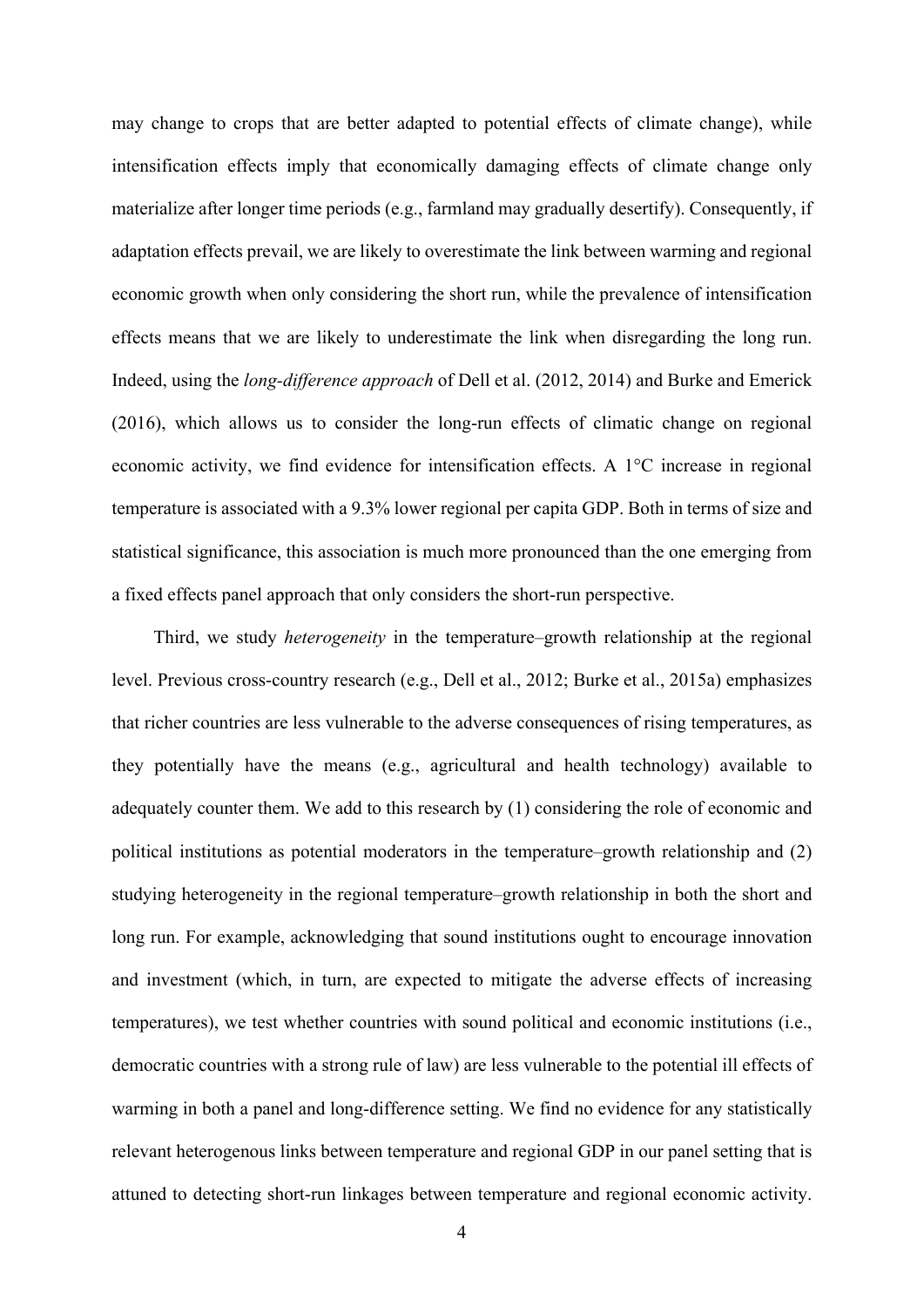However, by means of additional long-difference regressions, we find support for the notion that temperatures are related to regional growth in the long run when regions are located in countries that are comparatively "poor," "non-democratic," and with a "weak" rule of law. By contrast, there is no evidence for any statistically relevant long-run link between regional temperature and growth in countries that are "rich," "democratic," and with a "strong" rule of law. Indeed, these latter findings point to the important role that country-specific moderators play in addressing the potentially ill economic effects of rising temperatures.

The remainder of this paper is organized as follows: Section II discusses the related literature. Section III describes our regional data. Section IV examines the relationship between temperature and regional income using a panel approach. Section V presents our findings from a long-difference approach. The heterogeneity in the short- and long-run temperature–growth relationship is explored in Section VI. Section VII offers concluding remarks.

## II. RELATED LITERATURE

The literature suggests that higher temperatures could *depress* economic growth through four major pathways. First, higher temperatures may adversely affect *agriculture*, for example, by contributing to water stress or the spread of plant pests (e.g., Deschênes and Greenstone, 2007; Schlenker and Lobell, 2010; Burke and Emerick, 2016; Carter et al., 2018). This may, in turn, adversely affect incomes, especially in less developed economies with larger agricultural sectors. Second, rising temperatures may directly affect *labor productivity*, for example, due to increased heat stress (e.g., Burke et al., 2015a). Such adverse effects on labor productivity may depress industrial and services output, meaning that economic growth may also suffer due to increasing temperatures when economies rely on industrial production and the service industries (e.g., Dell et al., 2014). Third, temperature increases may adversely affect *human health*, for example, by contributing to the spread of disease vectors (e.g., mosquitos that carry malaria or dengue fever) and cardiovascular disease (e.g., Gallup et al., 1999; Barreca, 2012;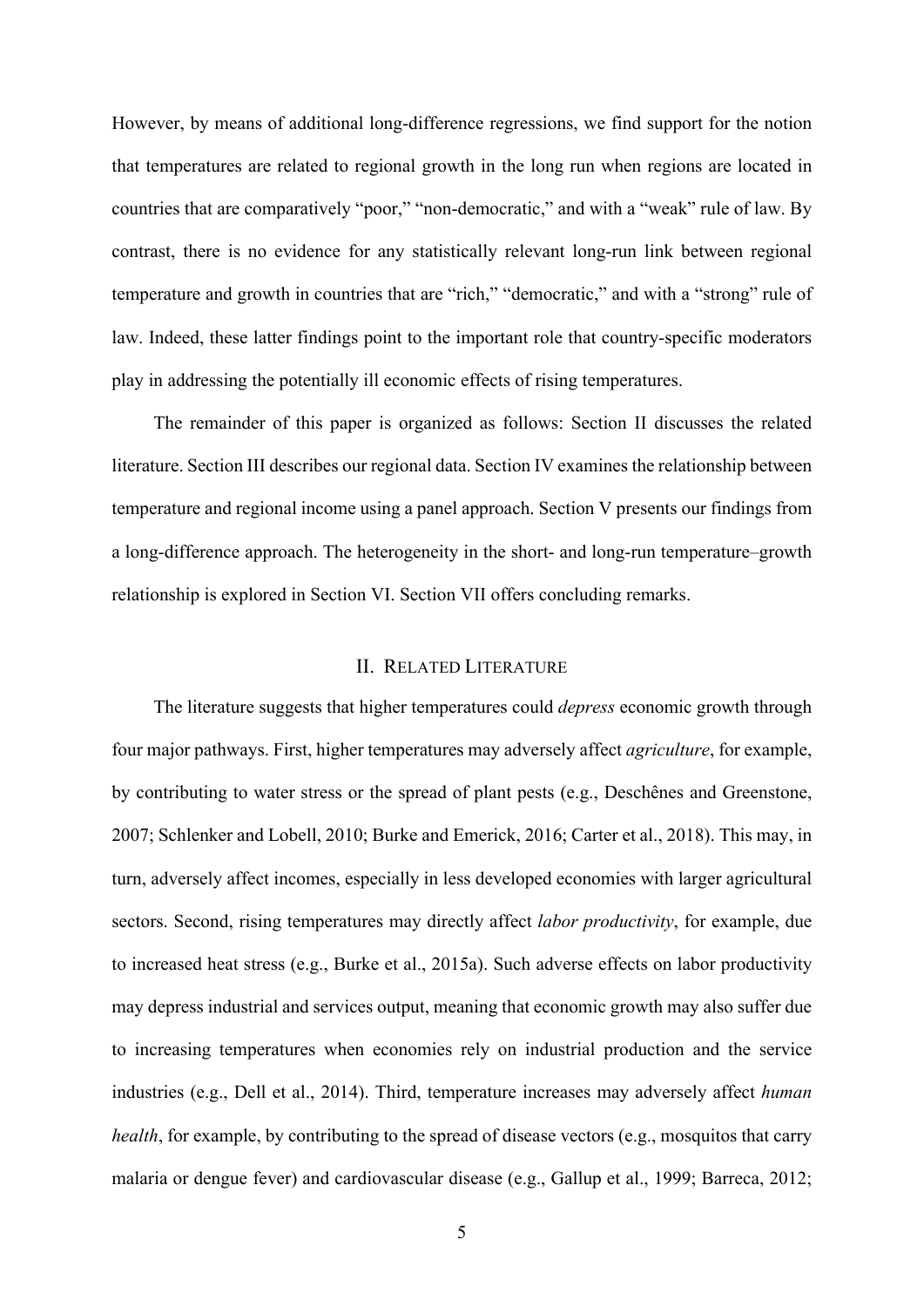Deschênes, 2014; Meierrieks, 2021). Reduced human health, in turn, is expected to curtail economic growth by constraining human capital accumulation.[2](#page-6-0) Fourth, there are further *knock-on effects* that may reinforce the adverse effects of rising temperatures. For instance, by aggravating resource scarcity (e.g., as agricultural land becomes rarer), temperature increases could promote political instability (e.g., Miguel et al., 2004; Burke et al., 2015b). Political instability, in turn, is expected to depress economic activity. As another potential knock-on effect, by inducing economic and political instability, increasing temperatures may incentivize mass migration (e.g., Beine and Parsons, 2015; Cattaneo and Peri, 2016; Berlemann and Steinhardt, 2017; Helbling and Meierrieks, 2021). Out-migration, as a result, may deprive economies of human capital, again depressing economic growth.

Given these potential pathways from temperature increases to economic activity, a negative association between higher temperatures and economic growth seems the prevailing prior.[3](#page-6-1) Indeed, recent empirical studies on the temperature–growth relationship usually suggest that warming may hurt economic activity. This pertains to empirical studies on the crosscountry level (e.g., Hsiang, 2010; Dell et al., 2012; Lanzafame, 2014; Burke et al., 2015a, 2018) as well as to studies that examine the temperature–growth relationship within sufficiently large countries such as China (e.g., Li et al., 2019) or the United States (e.g., by Deryugina and Hsiang, 2014; Colacito et al., 2019).

There is some evidence that temperature and income may be non-linearly related in an inverted U-shaped fashion, where the economic effects of temperature increases tend to be benign in temperate environments, while temperature increases tend to create adverse effects (e.g., concerning human health, agricultural production, or labor productivity) in already hot environments, for example, due to the limited capability of the human body to regulate its

<span id="page-6-0"></span><sup>2</sup> Furthermore, by adversely affecting human health, temperature increases may also discourage education, for example, by contributing to school absenteeism or permanent mental or physical disability.

<span id="page-6-1"></span><sup>&</sup>lt;sup>3</sup> A noteworthy recent exception is Zhao et al. (2021) who analyze mortality and ambient temperatures from 750 locations at a grid size of 0.5° x 0.5° across the globe and find that temperatures which minimize mortality are usually well above the median temperature, that is, higher median temperatures might decrease mortality.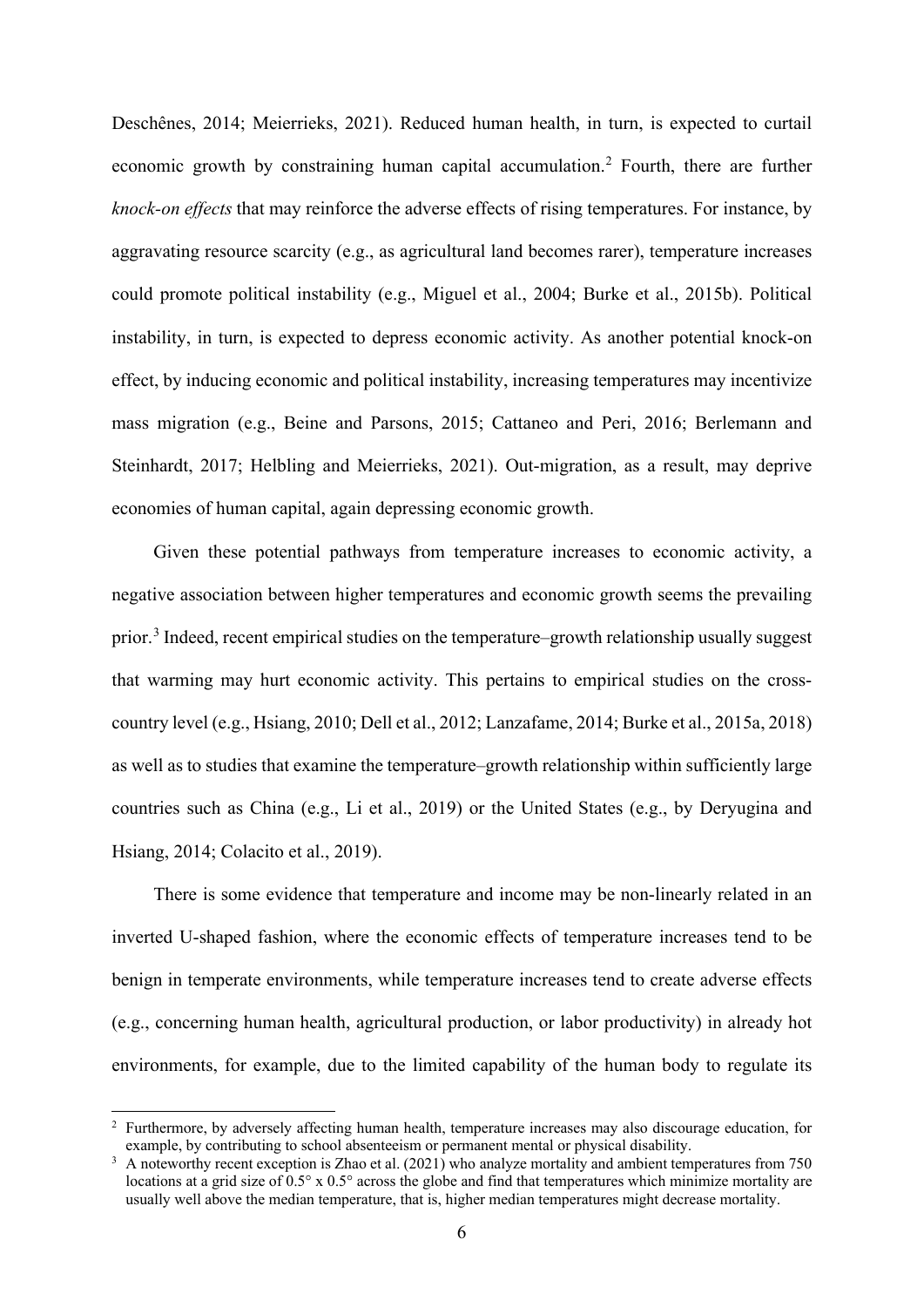temperature when outside temperatures approach body temperature (e.g., Nordhaus, 2006; Deryugina and Hsiang, 2014; Burke et al., 2015a, 2018; Li et al., 2019).

More closely related to our study, a relatively small body of empirical research furthermore investigated the impact of *within*-country variation in temperature on sub-national economic outcomes with a broader (global) scope. Related studies include Nordhaus (2006), Dell et al. (2009), Zhao et al. (2018), Kalkuhl and Wenz (2020), and Greßer et al. (2021). The evidence concerning the temperature–growth relationship in these studies is inconclusive. Using cross-sectional data for over 25,000 grid cells (on a  $1^\circ$  x  $1^\circ$  latitude longitude scale), Nordhaus (2006) found that temperature increases reduce economic activity at the grid level. Zhao et al. (2018) analyzed approximately 10,500 grid cells using updated data from Nordhaus (2006) in a panel setting. While they found a negative association between temperature and economic activity, this relationship was statistically significant only in some specifications. Similarly, Dell et al. (2009) studied a cross-section of approximately 7,500 municipalities in 12 countries in the Americas, showing that while temperature increases were linked to a decline in labor income at the municipal level, this relationship was substantially weaker than any cross-country correlation between temperature and income. Kalkuhl and Wenz (2020) explored sub-national level data from 1900 to 2014 and did not find evidence for temperature effects on permanent growth rates except on the productivity level. Their regional average annual per capita growth rate is 7.0% and, thus, remarkably high in comparison with the average growth rate when looking at the country level during that period (e.g., Maddison, 2006; Bolt et al., 2018). Greßer et al. (2021) studied the relationship between average temperatures and per capita income for a sample of repeated cross-sections of regions but found no evidence that both variables are related in a statistically meaningful way.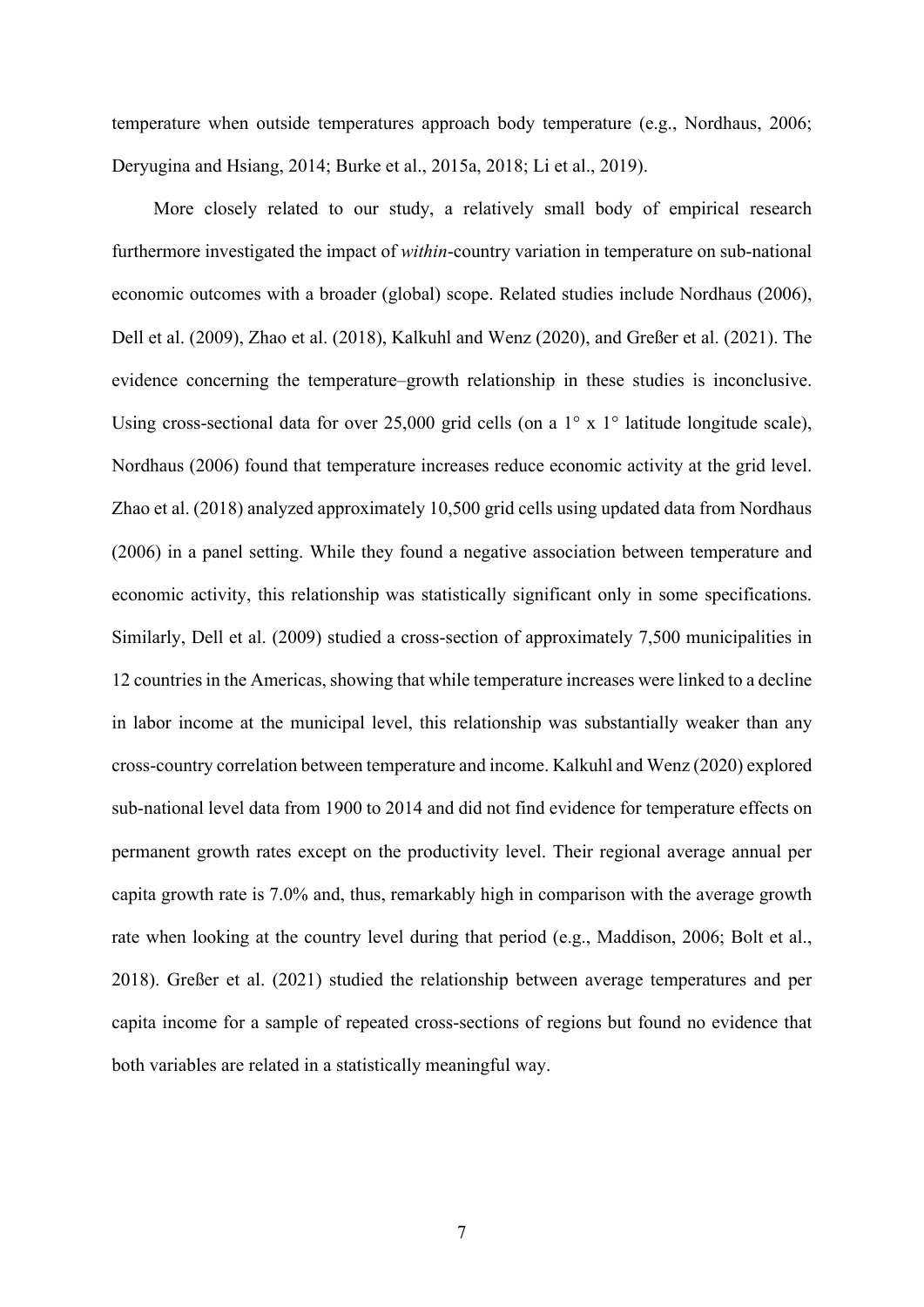## III.DATA

## *Regional Economic Development and Regional Temperature*

To examine the relationship between temperature and regional economic growth, we employ data for a maximum of 1,487 regions in 81 countries. Thus, on average, there are approximately 18 regions per country. Here, "region" refers to the "most disaggregated administrative division available (typically states or provinces), or, when such data does not exist . . . the most disaggregated statistical division level" (Gennaioli et al., 2014: 266). For instance, the constituent states of federations such as the United States or Russia are examples of such "regions." Our sample size is dictated by the regional economic data provided by Gennaioli et al. (2014). While it covers more than 90% of the world's GDP (including a large number of countries and regions in Asia, Oceania, the Americas, and Europe), African countries and regions tend to be underrepresented in the dataset. A list of countries is provided in the Appendix (Table A1).

Our dataset covers the 1950-2014 period. As most of the economic data are not observed annually, we average all data series, creating a series of five-year periods (1950-54, 1955-59, etc.). This allows us to consider a maximum of 13 consecutive five-year observations per region. There are between-country differences concerning temporal coverage (see Gennaioli et al., 2014: 268-270 for an overview). For instance, a number of countries only entered the sample in later years, for example, because these countries were not independent before the 1970s, 1980s, or 1990s. Thus, on average, we observe approximately six five-year periods per region.

Our main dependent variable reflecting regional economic activity is *regional per capita*  GDP, collected by Gennaioli et al. (2014). The GDP data is drawn from national or regional statistical offices. To make the data comparable between regions and countries, Gennaioli et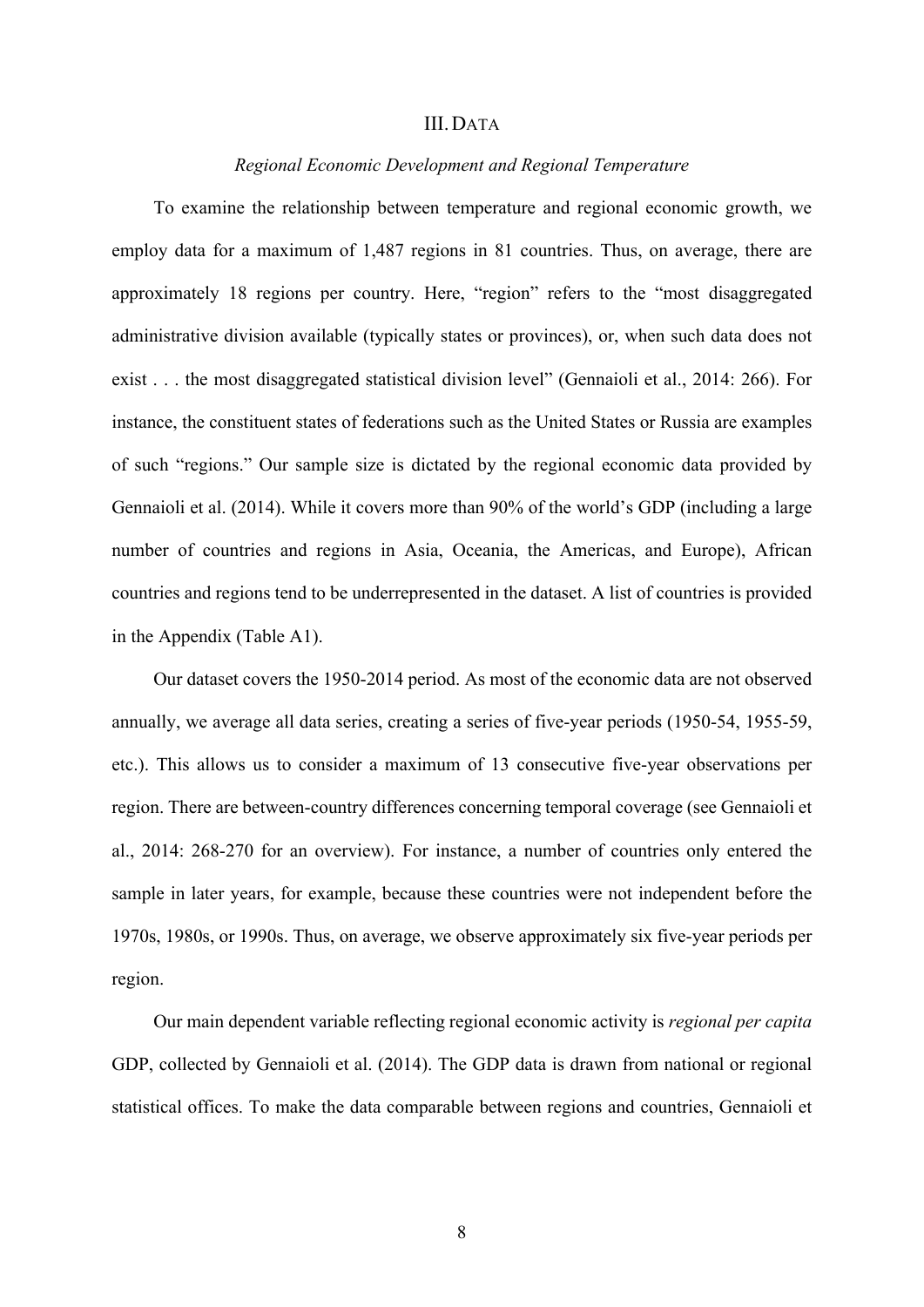al. (2014) provide GDP data in per capita terms and in constant 2005 purchasing power parity dollars.[4](#page-9-0)

Data on our main independent variable, regional temperature, is from a recent update of the University of Delaware Air Temperature & Precipitation Dataset of Willmott and Matsuura (2001). This dataset provides data on monthly mean surface air temperatures (available since 1900) at a  $0.5^{\circ}$  $0.5^{\circ}$  $0.5^{\circ}$  x  $0.5^{\circ}$  grid resolution (approximately 56 km<sup>2</sup> at the equator).<sup>5</sup> These temperature values are interpolated for each grid node using data from a set of local weather stations. To make the temperature data comparable to our economic data, we (1) use the shape file of Gennaioli et al. (2014) to aggregate the temperature data to the corresponding regional level and (2) create five-year averages in temperature for each region. Thus, we have one temperature data point per five-year-region observation, allowing us to relate the climate data at the regional level to regional per capita GDP.

The summary statistics of our main variables and other regional controls employed in our subsequent empirical analyses are reported in Table 1.

| $N^*T$ | Mean      | SD             | Min       | Max       |
|--------|-----------|----------------|-----------|-----------|
| 9.036  | 8.849     | 5.242<br>1.141 |           | 12.020    |
| 9,036  | 14.391    | 7.953          | $-12.442$ | 29.6      |
| 9,036  | 1,068.674 | 673.455        | 3.02      | 5,323.599 |
| 7,201  | 7.244     | 3.238          | 0.388     | 13.757    |
| 9,036  | 3.994     | 1.738          | $-4.646$  | 10.055    |
| 9,036  | 15,754.32 | 11,411.42      | 675.6     | 89,885.77 |
| 9,036  | 1.909     | 0.9            | 0         | 3         |
| 9,036  | 0.666     | 0.275          | 0.055     | 0.997     |
|        |           |                |           |           |

**Table 1.** Summary Statistics

Notes: N = Number of regions, T = Number of years, SD = Standard deviation. "Regional Per capita GDP" and "Population" enter models in logged form. Variables "Per capita GDP," "Democracy," and "Rule of Law" are measured at the country-level.

<span id="page-9-0"></span><sup>4</sup> For further information on the methods employed, we refer to Gennaioli et al. (2014) and the online appendix to Gennaioli et al. (2014).

<span id="page-9-1"></span><sup>5</sup> An overview of this dataset can also be found here[: https://climatedataguide.ucar.edu/climate-data/global-land](https://climatedataguide.ucar.edu/climate-data/global-land-precipitation-and-temperature-willmott-matsuura-university-delaware)[precipitation-and-temperature-willmott-matsuura-university-delaware.](https://climatedataguide.ucar.edu/climate-data/global-land-precipitation-and-temperature-willmott-matsuura-university-delaware)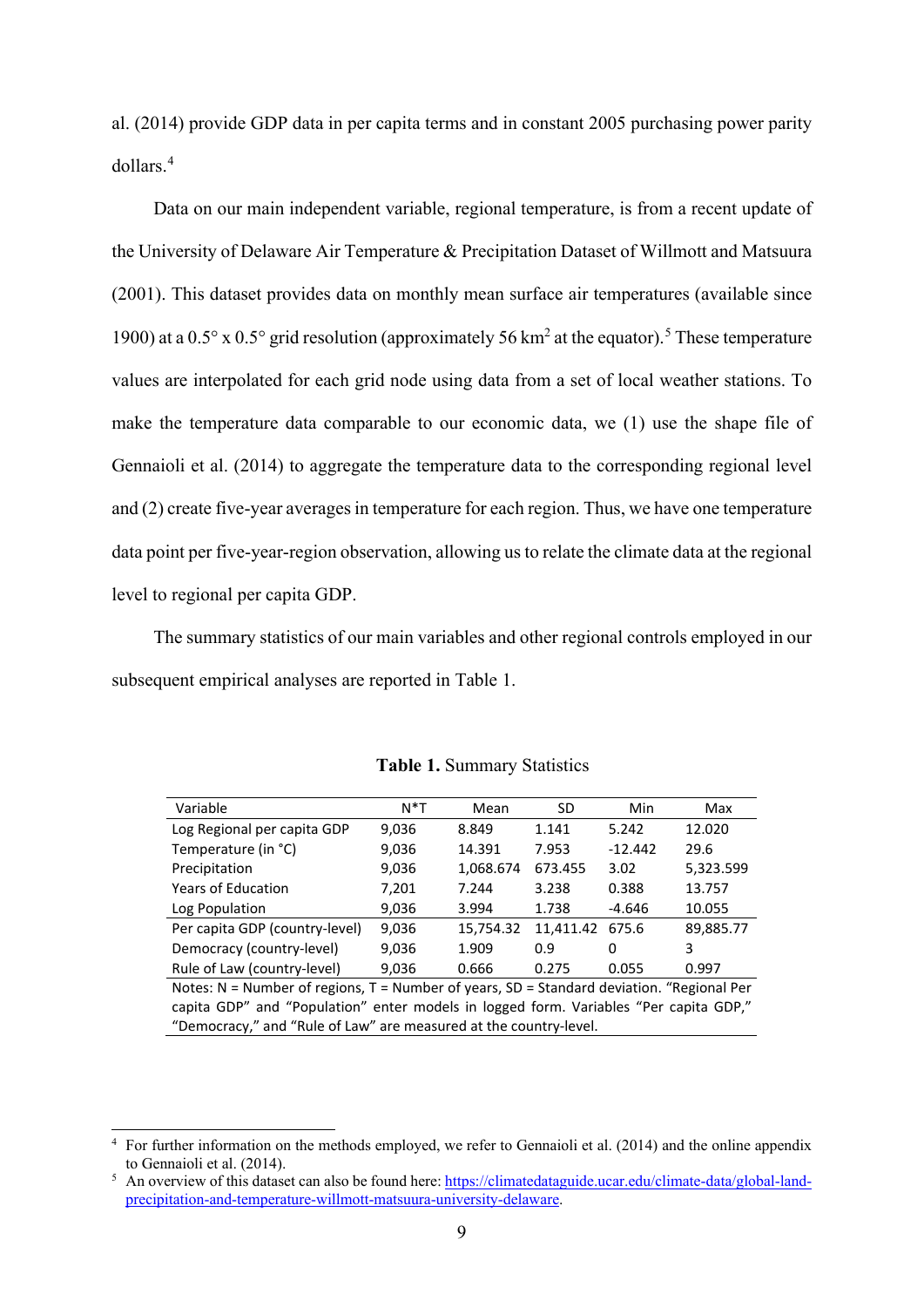## *The Temperature–Growth Relationship at the Regional Level*

In Figure 1, we plot regional per capita GDP against regional temperatures. As expected and indicated by the standard deviation reported in Table 1, there is huge variation in regional per capita GDP levels, reflecting large levels of economic inequality in the world. Variation in regional temperatures is substantial, too; here, the standard deviation associated with regional temperature (7.95°C) is larger than past global temperature increases (1.09°C on average) and expected future temperature increases from 2041 to 2060 (1.2°C to 3.0°C on average), according to a recent IPCC report (IPCC, 2021).



**Figure 1.** The Relationship between Regional Temperatures and Per Capita GDP

As shown in Figure 1, in the linear setting, there is a negative relationship between regional temperatures and regional per capita GDP, suggesting that warmer regions are poorer. In the quadratic setting (to allow for non-linearities), we find that both very cold and hot regions tend to be poorer than their more temperate counterparts. The fit of the quadratic model is,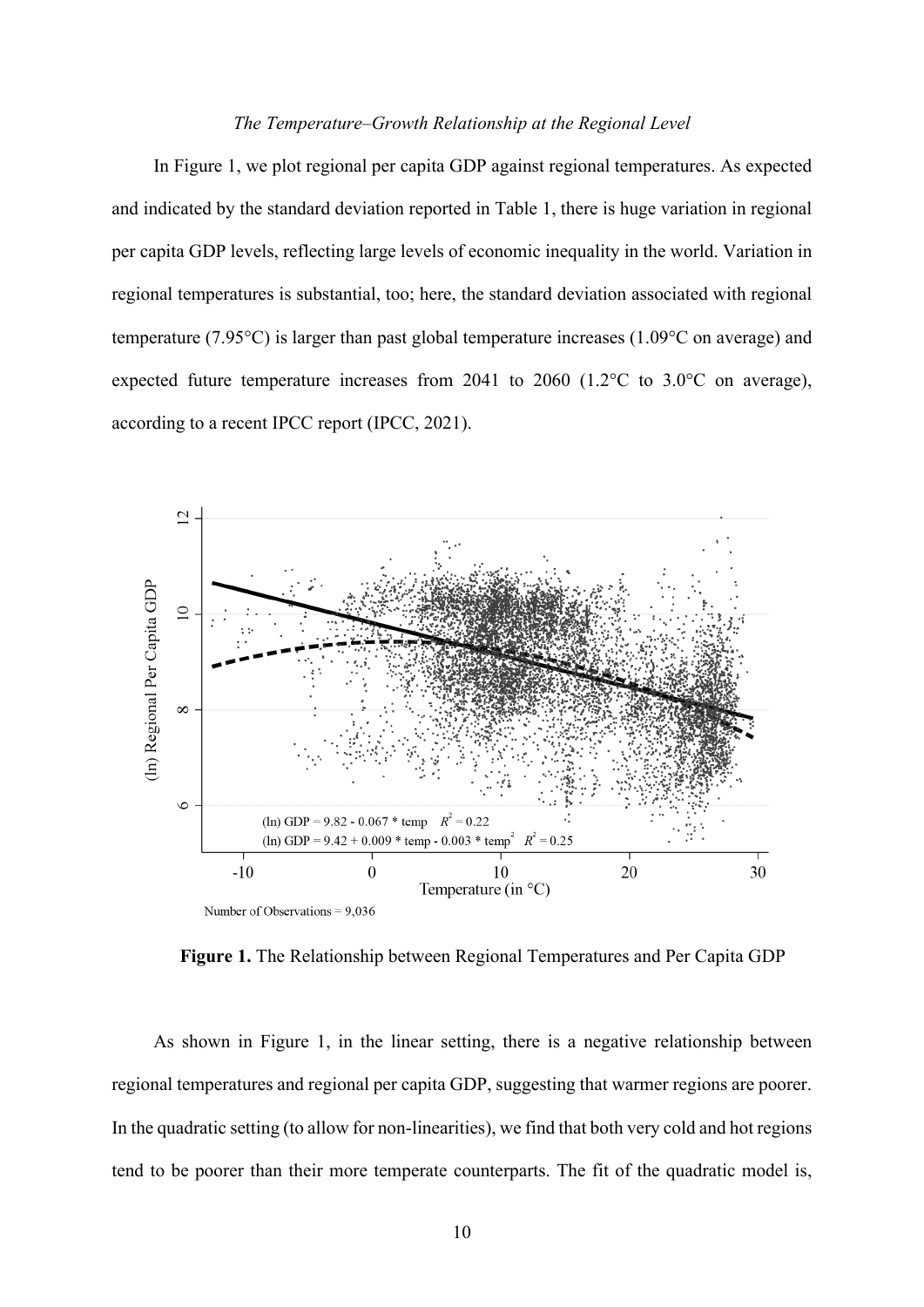however, only marginally better than its linear counterpart, which leads to the question of whether a quadratic relationship between both variables is really supported by the data.

More importantly, though, Figure 1 only reports a simple association. For instance, we do not account for the time dimension of the data, nor do we account for the role of region- and country-fixed characteristics that may influence the regional temperature–growth nexus. We shall do so in subsequent sections.

## IV.PANEL APPROACH

## *Estimation Strategy Employing Regional Panel Data*

We analyze the relationship between temperature and per capita GDP at the regional level by considering the following two-way fixed effects model:

$$
GDPpc_{jit} = \beta_1 T_{jit} + \theta_j + \varphi_{it} + \gamma X'_{jit} + \epsilon_{jit}.
$$
 (1)

Here, *GDPpc* refers to the (logged) per capita income of region *j* in country *i* in period (i.e., five-year interval) *t*. We are most interested in the coefficient  $\beta_1$  reflecting the link between temperature (*T*) and regional per capita GDP. Additionally, we control for region-fixed effects  $(\theta_i)$  to account for the role of time-invariant regional characteristics that may correlate with economic growth and temperatures.<sup>[6](#page-11-0)</sup> Furthermore, we control for time-fixed effects that are also interacted with country-fixed effects  $(\varphi_{it})$ . The inclusion of these additional country-timefixed effects allows us to control for time-specific effects such as global economic up- and downturns as well as country-specific time trends.<sup>[7](#page-11-1)</sup> Finally, in some specifications, we also include a vector of control variables (*X*). Concerning these controls, Auffhammer et al. (2013: 188) argue that due to the strong correlation between temperature and *precipitation*, it may be advisable to account for both variables at the same time.<sup>[8](#page-11-2)</sup> Moreover, *education* (in years of

<span id="page-11-0"></span> $6\,$  For instance, Jetter et al. (2019) show that access to the sea (by affecting transportation costs) is conducive to regional economic development; at the same time, such geographical features are also expected to influence regional temperature (e.g., as rivers and the sea have cooling effects).

<span id="page-11-1"></span><sup>&</sup>lt;sup>7</sup> Note that the country-fixed effects alone do not enter our model as they are perfectly collinear with the regionfixed effects.

<span id="page-11-2"></span><sup>&</sup>lt;sup>8</sup> For our sample, the correlation between regional temperature and precipitation is  $r = 0.48$  ( $p < 0.01$ ).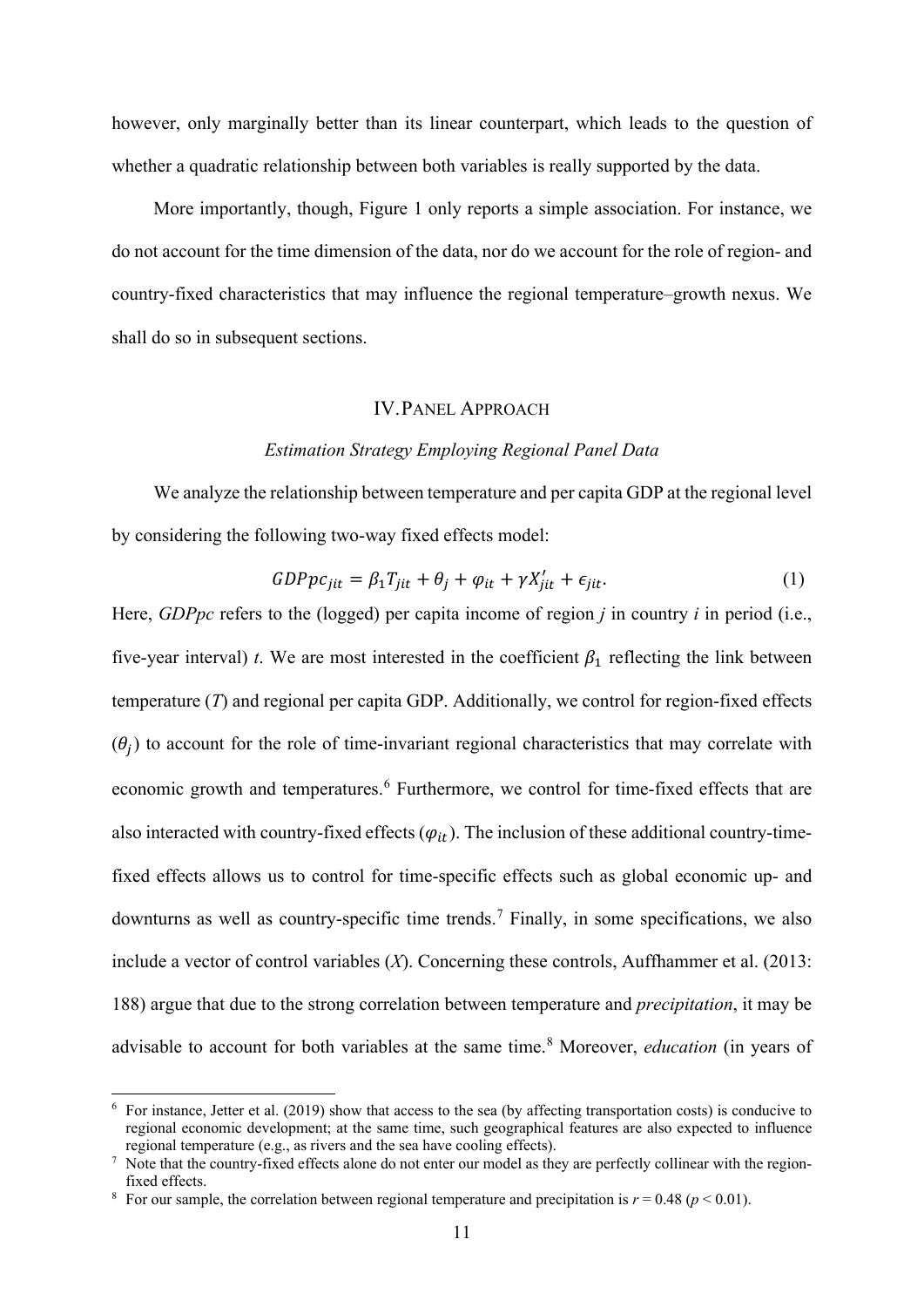education) and (logged) *population* are expected to correlate with regional economic development. Education may promote productivity and innovation, which allow for adaptation, while larger populations can reduce economic development, for example, by contributing to capital dilution (e.g., Weil, 2013). To make statistical inferences, we always compute standard errors that are simultaneously clustered at the region- and country-period level (e.g., Cameron et al., 2011).

An impact from regional GDP on regional temperatures can be plausibly excluded, as temperatures are affected by global anthropogenic and global/regional non-anthropogenic factors. Therefore, it is reasonable to suppose  $\beta_1$  in Eq. (1) is not affected by reverse causality. Moreover, regional temperature can plausibly be assumed as being *external* to the regional economy. However, this does not imply that temperature is necessarily *exogenous* in an econometric sense (Deaton, 2010). While our fixed effects strategy captures *all regional timeinvariant* influences (e.g., geography) through  $\theta_i$  and it captures all country-time variant influences (e.g., national trade patterns over time, national policies over time, etc.) through  $\varphi_{it}$ , there are omitted time-variant variables at the regional level (e.g., the changing health status of the regional population over time) for which we cannot control due to missing data. This may lead to  $\beta_1$  being biased. As it has become apparent from our previous literature discussion, there is a prior that temperatures negatively affect many aspects of human life such as agriculture, health, and political stability (see also, e.g., Dell et al., 2014; IPCC, 2014). If this prior is correct, omitting such time-variant regional controls would induce a *downward* bias in  $\beta_1$ , that is, we would overstate any potential negative impact of higher temperature on regional per capita GDP. For example, if regional temperature is adversely related to human health (e.g., Gallup et al., 1999; Barreca, 2012; Deschênes, 2014; Meierrieks, 2021) and if it is negatively related political stability (e.g., Burke et al., 2015b), then not accounting for time-variant *regional* health indicators or time-variant *regional* instability would lead to a downward bias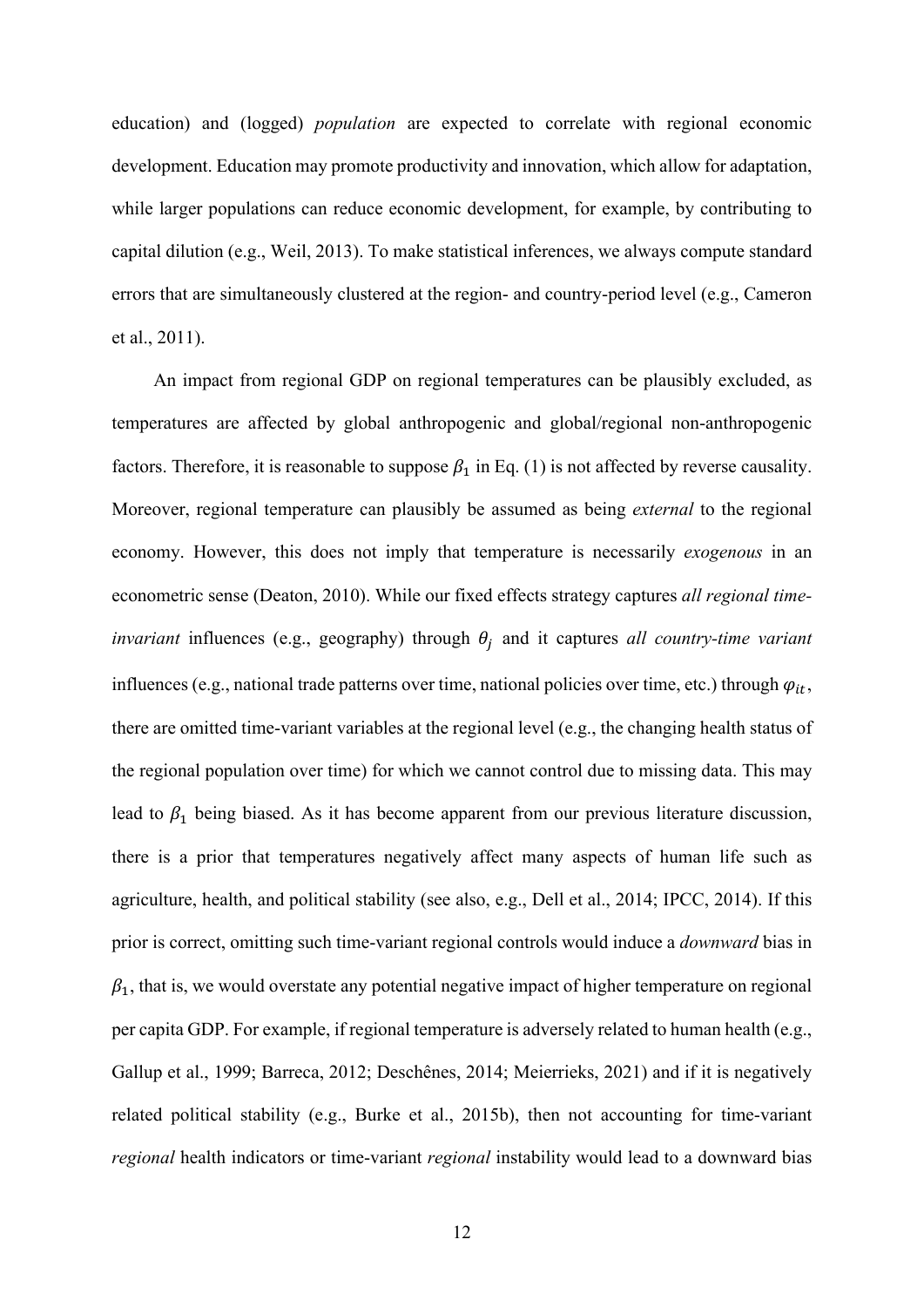of  $\beta_1$ . In this sense, we give regional temperatures a comparatively good chance to emerge as a statistically relevant and negative correlate of regional economic growth.

## *Empirical Results: No Relationship between Temperature and Growth in Panel Setting*

We report the results of our panel approach in Table 2. We find that higher temperatures are associated with lower levels of regional per capita GDP in a setting where no fixed effects are considered (Specification 1, Table 2). Indeed, the estimated association of a one-unit (1°C) increase in temperature corresponds to the correlation (-0.067) shown in Figure 1. However, once we include our set of fixed effects (Specification 2, Table 2), the relationship between temperature and regional income becomes statistically insignificant, with effect sizes becoming substantially smaller. We also observe a substantial increase in the goodness of fit for the model when accounting for region- and country-time-fixed effects.

|                                                                                               | (1)         | (2)      | (3)      | (4)       | (5)        |  |  |  |  |
|-----------------------------------------------------------------------------------------------|-------------|----------|----------|-----------|------------|--|--|--|--|
| <b>Temperature</b>                                                                            | $-0.067***$ | $-0.005$ | $-0.037$ | 0.012     | $-0.008$   |  |  |  |  |
|                                                                                               |             |          |          |           |            |  |  |  |  |
|                                                                                               | (0.011)     | (0.021)  | (0.040)  | (0.024)   | (0.025)    |  |  |  |  |
| <b>Temperature Squared</b>                                                                    |             |          | 0.001    |           |            |  |  |  |  |
|                                                                                               |             |          | (0.001)  |           |            |  |  |  |  |
| Precipitation                                                                                 |             |          |          | $-0.000$  | $-0.000$   |  |  |  |  |
|                                                                                               |             |          |          | (0.000)   | (0.000)    |  |  |  |  |
| <b>Years of Education</b>                                                                     |             |          |          | $0.072*$  | $0.096**$  |  |  |  |  |
|                                                                                               |             |          |          | (0.040)   | (0.044)    |  |  |  |  |
| Population                                                                                    |             |          |          | $-0.081*$ | $-0.100**$ |  |  |  |  |
|                                                                                               |             |          |          | (0.041)   | (0.046)    |  |  |  |  |
| <b>Region-Fixed Effects</b>                                                                   | No.         | Yes      | Yes      | Yes       | Yes        |  |  |  |  |
| Country*Time-Fixed Effects                                                                    | No          | Yes      | Yes      | Yes       | Yes        |  |  |  |  |
| Adjusted $R^2$                                                                                | 0.220       | 0.982    | 0.982    | 0.985     | 0.986      |  |  |  |  |
| Observations                                                                                  | 9,036       | 9,036    | 9,036    | 7,136     | 5,619      |  |  |  |  |
| No. of Regions                                                                                | 1,487       | 1,487    | 1,487    | 1,405     | 896        |  |  |  |  |
| No. of Countries<br>81<br>81<br>47<br>81<br>77                                                |             |          |          |           |            |  |  |  |  |
| $***$<br>Notes: Standard errors clustered at region- and country-period level in parentheses. |             |          |          |           |            |  |  |  |  |
| $p<0.01$ , ** $p<0.05$ , * $p<0.1$ .                                                          |             |          |          |           |            |  |  |  |  |

**Table 2.** Panel Estimates of the Link between Temperature and Regional Income

Moreover, we test for non-linear effects between temperature and regional economic development via the inclusion of a squared temperature term (Specification 3, Table 2). This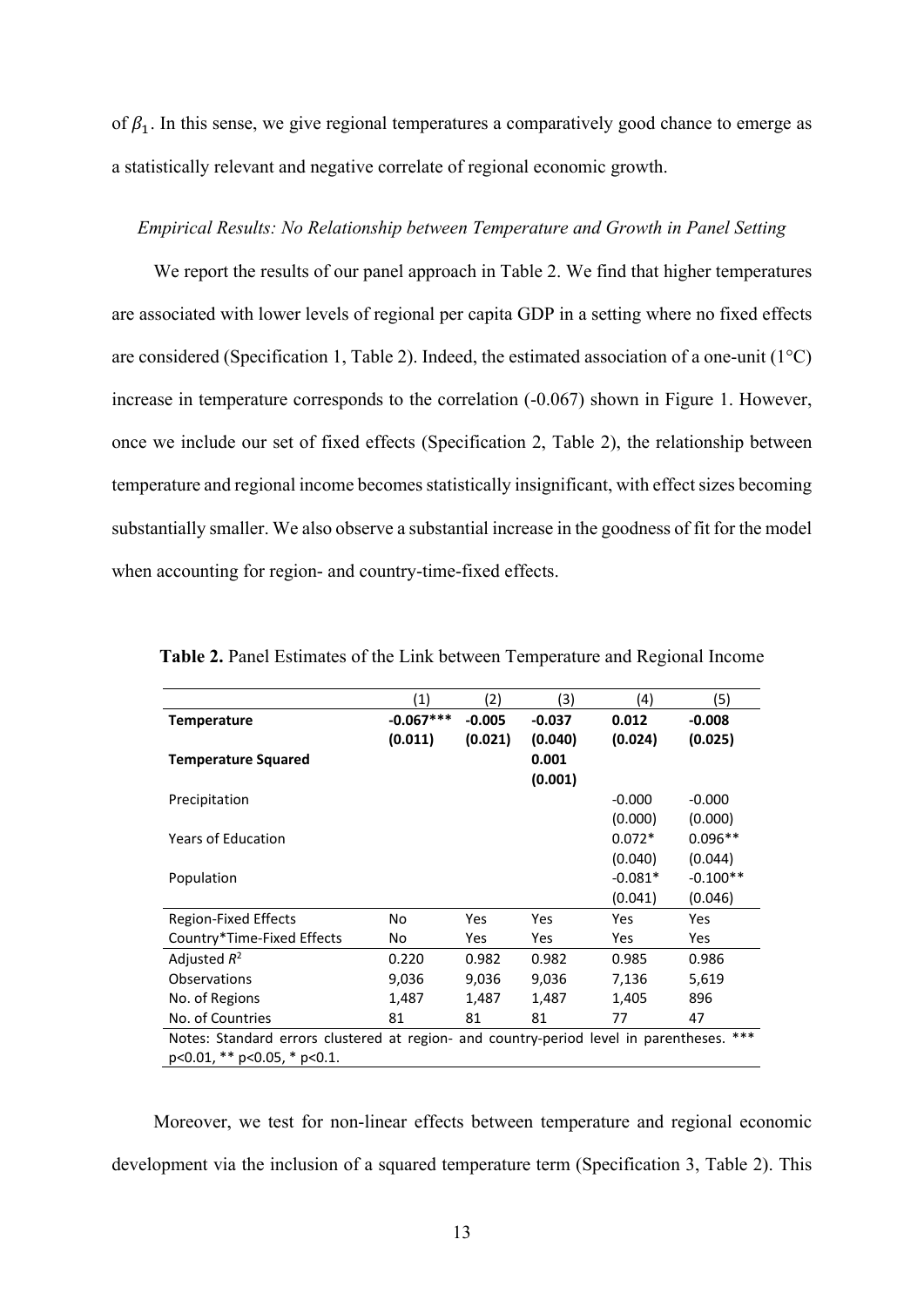allows for a potential inverted U-shaped relationship between temperature and income, where the economic effects of temperature increases tend to be benign in temperate environments, while temperature increases tend to create strong adverse effects, as previously suggested by, for example, Deryugina and Hsiang (2014), Burke et al. (2015a, 2018), and Li et al. (2019). However, we find no evidence in favor of a non-linear relationship between both variables.<sup>[9](#page-14-0)</sup>

Finally, we examine whether our results are robust to the inclusion of further controls (Specification 4, Table 2). Indeed, we again find that rising temperatures do not have an association with regional economic growth and, if anything, the coefficient estimate is positive. There is also no relationship between precipitation and regional per capita GDP, reinforcing the notion that regional climatic factors are not associated with regional economic growth. By contrast, we can show that regional differences in education and population matter: consistent with the literature (e.g., Weil, 2013), increases in education are positively associated with growth (e.g., due to the increase of the human capital stock), while increases in population reduce growth (e.g., due to the impact of capital dilution).

As a first robustness check, we consider whether a different relationship between regional temperatures and per capita GDP emerges for a smaller sample (Specification 5, Table 2). This smaller sample only considers countries and regions that are suitable for the long-difference approach we employ below; that is, this sample covers countries and regions for which observations are available over many decades. Reassuringly, we find that regional temperature does not correlate with regional economic growth for this smaller subsample in a panel setting, suggesting that our results are not due to specific sample choices.

<span id="page-14-0"></span><sup>&</sup>lt;sup>9</sup> One may argue that a quadratic specification is not appropriate to capture non-linearities. Indeed, a number of contributions instead suggest the existence of temperature thresholds only beyond which temperature increases become truly economically disruptive (e.g., Nordhaus, 2006; Deryugina and Hsiang, 2014; Burke et al., 2015a, 2018; Zhao et al., 2018; Li et al., 2019). As a robustness check, we therefore consider the role of such temperature thresholds. As shown in the Appendix (Section A1), this approach, however, yields results that are very similar to those reported in the main text. That is, there is no evidence of such threshold effects, consistent with our finding that there is no non-linear relationship between regional temperature and economic activity.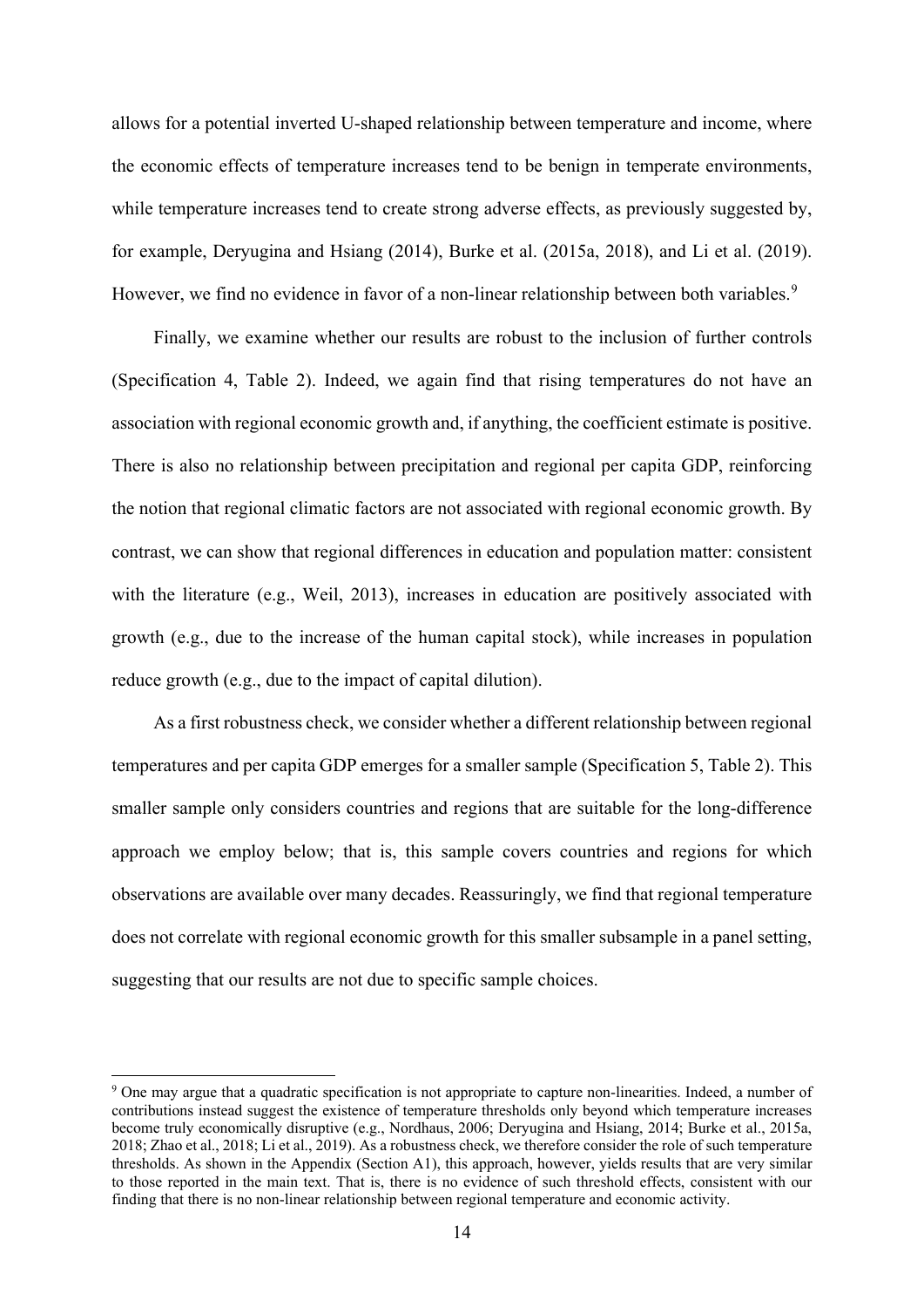In sum, our panel approach provides little, if any, evidence that rising temperatures are systematically related to regional living standards measured by regional per capita GDP. That is, climate does not necessarily appear to determine (economic) destiny. Instead, our results indicate that non-climatic factors, such as education and demographics as well as further timeinvariant factors that likely correlate with the region-fixed effects (e.g., geographical characteristics) or country-time-variant factors (such as national economic policies), more prominently affect regional economic growth. This suggests that regional growth pathways are largely unrelated to regional climate, at least in a panel setting that focuses on the short-run (5 year average) relationship between growth and temperature.

Clearly, the absence of evidence does not mean evidence of absence, that is, climatic conditions may still be linked to regional economic growth. However, such links would have to come through single extreme weather conditions or through the increased variation in seasonal temperatures, among others, rather than from deviations from region-specific temperature and precipitation means. Nevertheless, disregarding zero effects of (average) temperature on economic growth can be critical, as such information may lead to an update of existing priors (Abadie, 2020), especially in an opinion climate where priors regarding the effects of global warming on indicators of human well-being tend to be predominantly negative. Thus, our panel results challenge existing priors.

## V. LONG-DIFFERENCE APPROACH

Global warming refers to a gradual but non-mean-reverting change in temperatures, meaning that warming becomes more pronounced when longer time horizons are considered (IPCC, 2014, 2021). The cumulative and persistent nature of global warming is, in turn, expected to induce cumulative and persistent effects on nature and human behavior and, thus, economic outcomes. As noted by Dell et al. (2014), the latter effects may materialize as *adaptation* or *intensification effects*.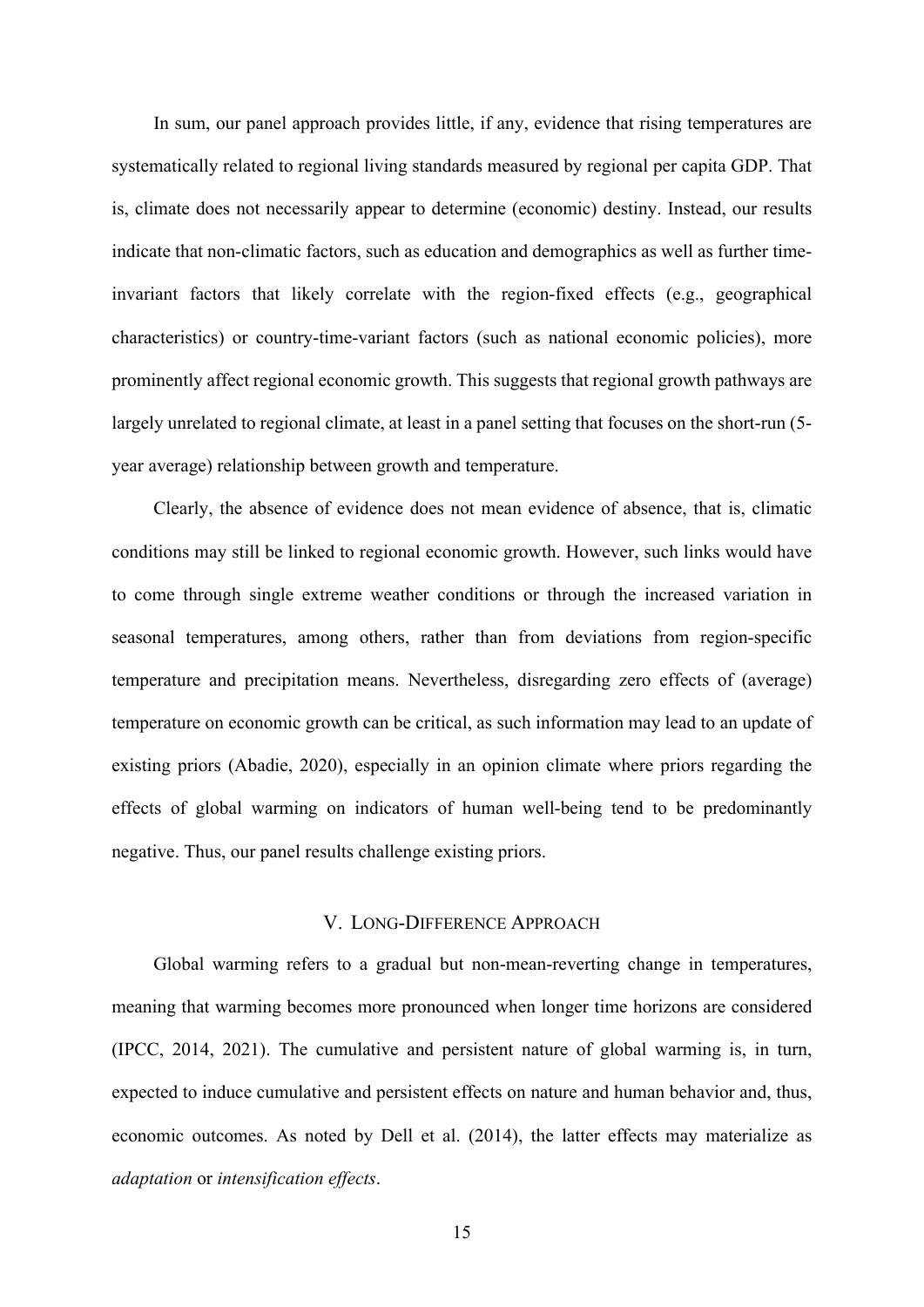Concerning adaptation effects, the idea is that economic agents do not instantaneously adapt to changing climate conditions. Rather, we would expect adaptive behavior to occur under persistence, that is, after some time has passed; otherwise, adaptive behavior would not be cost-efficient. For example, incentives for farmers to switch to different crops or invest in additional agricultural technology to counter losses in agricultural production are less likely to be economically sound after a short-run but mean-reverting weather shock (e.g., a short period of particularly hot years) compared with the situation where temperatures do not revert to a stable long-run mean. Concerning intensification effects, the idea is that the full adverse effects of rising temperatures do not materialize instantaneously. Rather, effects compound over time. For example, as a consequence of persistent warming, in the long run, arable land may permanently vanish due to desertification, salinization, or rising sea levels; however, in the shorter run, such effects may remain largely unnoticed.

Theoretically, the presence of adaptation and intensification effects implies that there may be differences between the shorter- and longer-run estimates of regional temperatures on regional economic growth. For instance, if intensification effects matter in the long run, the long-term effects of regional warming on regional economic growth may be more pronounced than its short-run impacts. This, in turn, might explain the statistically insignificant relationship between temperature and regional economic growth for a shorter-run time horizon reported in Table 2.

## *Empirical Strategy Focusing on Long-Differences*

To explore long-run links between rising temperatures and regional per capita GDP, we resort to the *long-difference approach* applied by Dell et al. (2012, 2014) and Burke and Emerick (2016). This approach involves contrasting the difference in temperature between the 1960s– 1980s and the 1990s–2010s to evaluate their impact on differences in regional economic growth over the same time periods.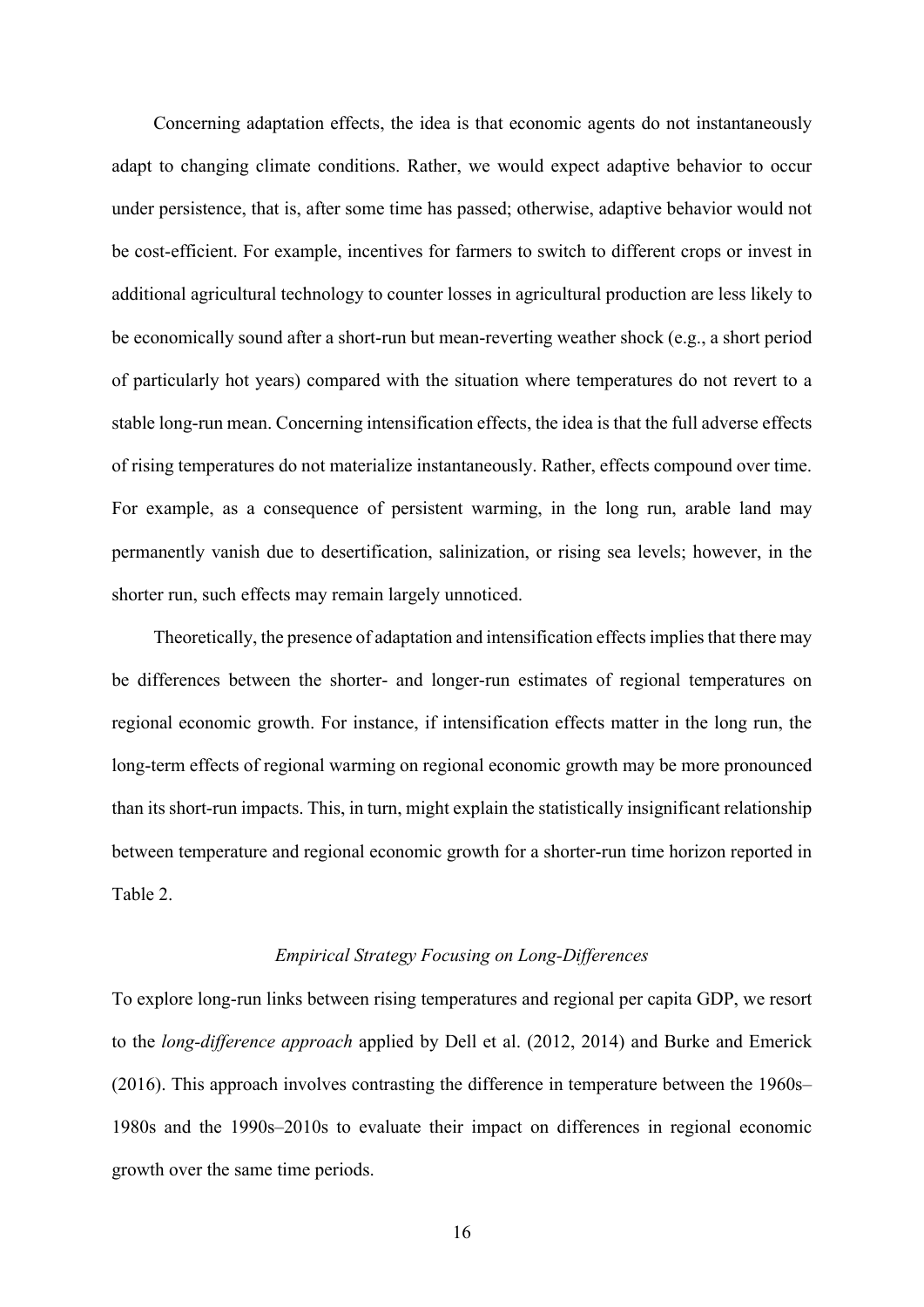We estimate the following model:

$$
\overline{GDP}_{ji2} - \overline{GDP}_{ji1} = \alpha + \beta_1 [\overline{T}_{ji2} - \overline{T}_{ji1}] + \gamma [\overline{X'}_{ji2} - \overline{X'}_{ji1}] + \varphi_i + \epsilon_i.
$$
 (2)

Here, we first construct region-specific averages in per capita income, temperature, and the controls between the 1960s and 1980s (subscript 1) and between the 1990s and 2010s (subscript 2). Then, we subtract these averages from each other, meaning that we take the difference of all variables of interest over long time horizons.<sup>[10](#page-17-0)</sup> Importantly, our use of regional data still allows us to include a set of country-fixed effects  $(\varphi_i)$ , thereby again systematically improving on the cross-country literature. In particular, these fixed effects account for initial country-wide temperature levels, that is, for the fact that regions are either located in a generally warm or cold country. The constant  $(a)$  accounts for trending in the dependent variable between the *early* and the *late* period. As the long-difference approach requires data for both the late and early period, we run this analysis for a subsample of approximately 900 regions in 47 countries (see Appendix Table A1 for the country list). We compute heteroskedasticity-robust standard errors to make statistical inferences.

The long-difference approach has several advantages, which are summarized by Dell et al. (2014) and Burke and Emerick (2016). First, in contrast to the panel approach, we estimate the economic effects of regional warming from long-term changes in average climate conditions rather than short-run (5-year) variation. This means the long-difference approach is less susceptible to extreme (but mean-reverting) temperature events and more likely to capture the true impact of (non-mean-reverting) climate change. Therefore, the literature suggests that the long-difference approach is closer to identifying long-run impacts that account for any adaptation and intensification effects that only materialize over longer time horizons (e.g., Dell et al., 2014: 778). Second, due to this change of temporal perspective, the long-difference approach more closely resembles an idealized climate change "impact experiment," where we

<span id="page-17-0"></span><sup>&</sup>lt;sup>10</sup> Note that we disregard data for the 1950s to create two long-run averages for time horizons of approximately equal size.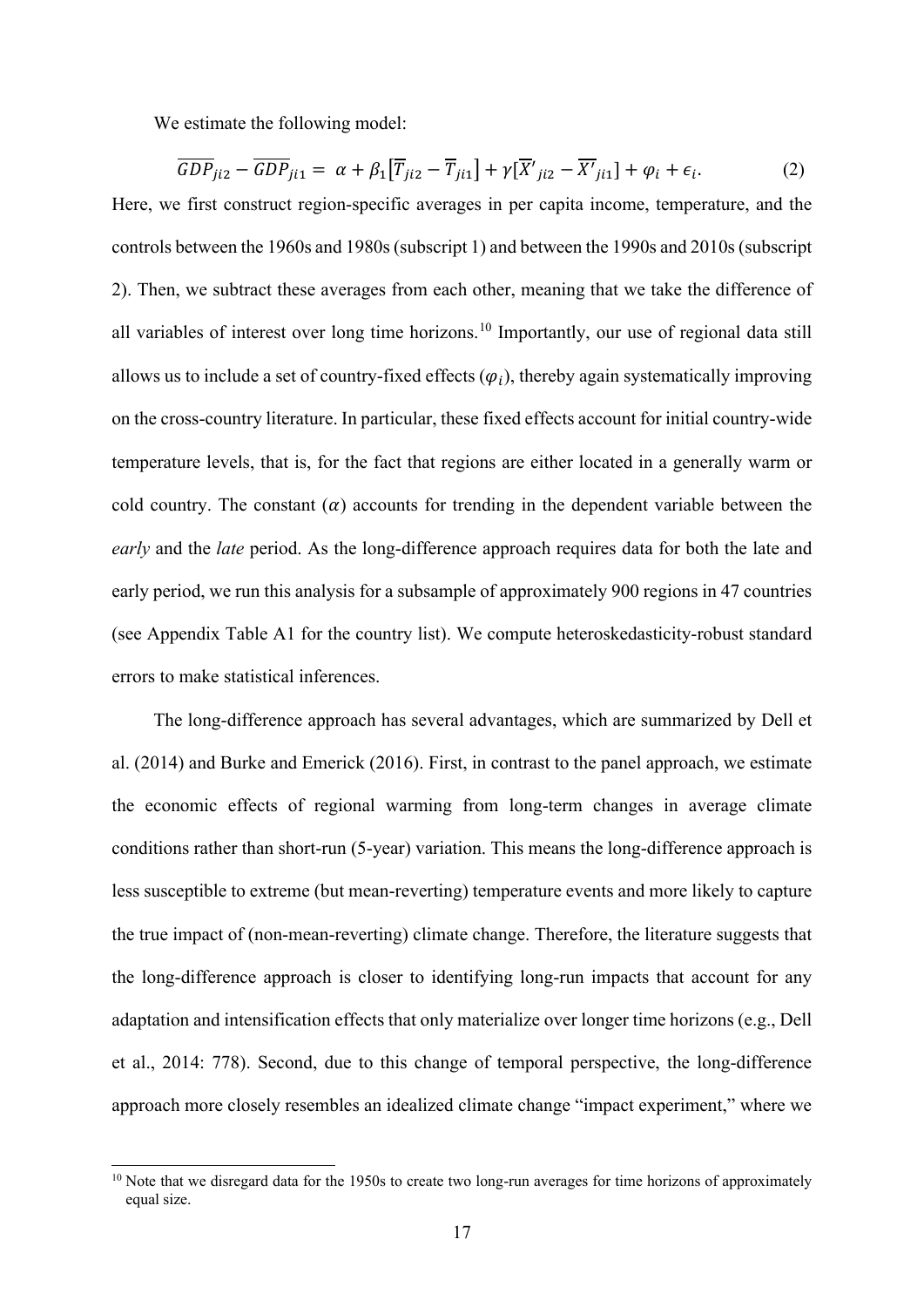would compare regions with different climate change trends and levels of regional economic activity (Burke and Emerick, 2016: 115). Third, we can directly compare how regional economic growth is linked to short-run (panel approach) and long-run temperature variation (long-difference approach). Thus, we can quantify whether long-run adjustment to rising temperatures (in terms of regional per capita GDP) is smaller (e.g., consistent with adaptation) or larger (e.g., consistent with intensification) than short-run adjustment (Dell et al., 2012, 2014; Burke and Emerick, 2016).

## *Empirical Results: Negative Associations in the Long Run*

Figure 2 illustrates that most regions experienced some warming from the 1960s–1980s to 1990s–2010s, where the average regional level of warming was 0.35°C, which is broadly consistent with recent IPCC reports(IPCC, 2014, 2021). There were some regions experiencing moderate cooling (e.g., Peru and Bolivia) as well as much more severe warming (e.g., Thailand and Canada).



**Figure 2.** Histogram of Change in Temperature (1960s–1980s versus 1990s–2010s)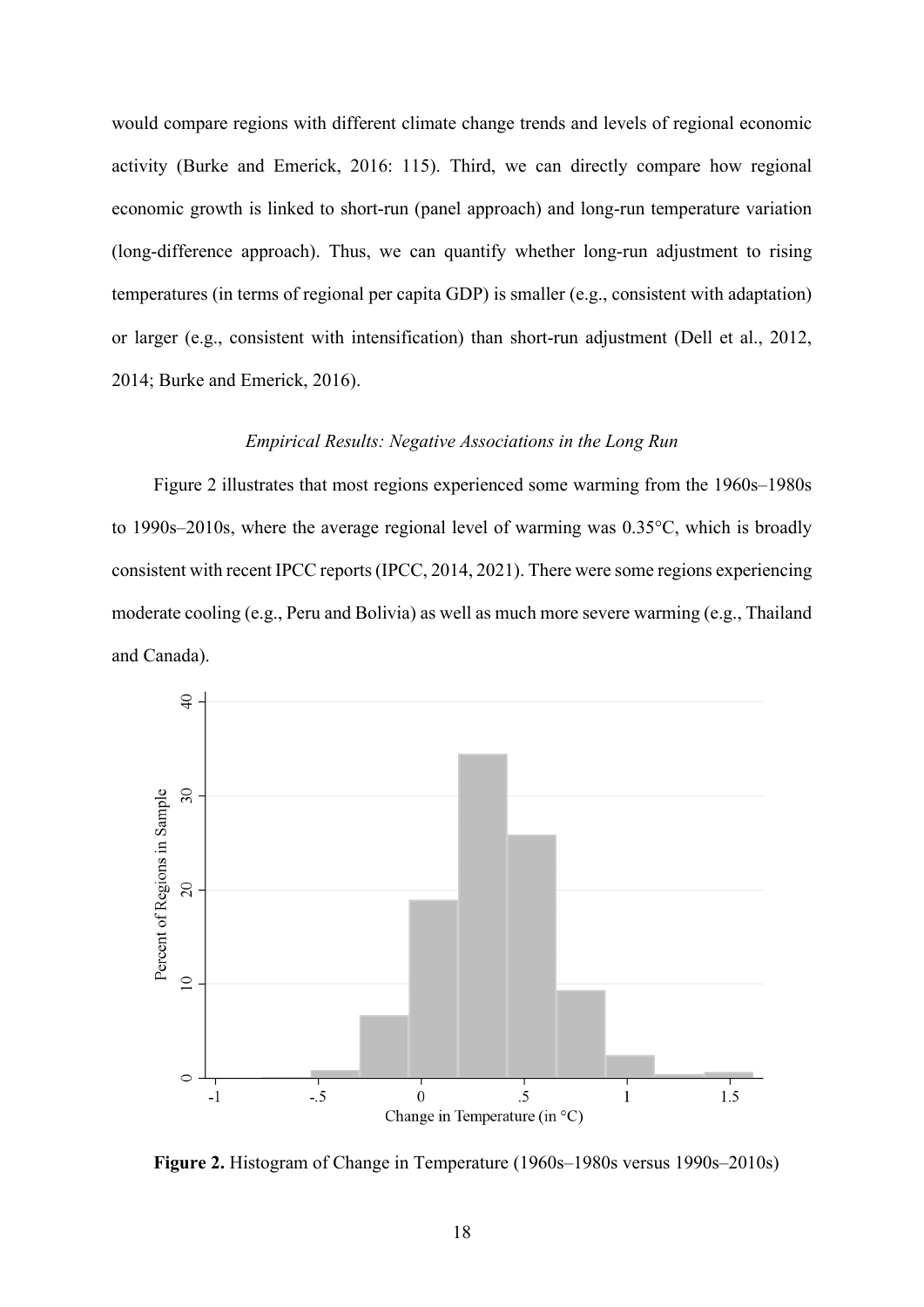Estimates of Eq. (2) for the long-difference approach are reported in Table 3. We do not find that temperature increases between the 1960–1980 versus 1990–2010 periods are associated at statistically significant levels with regional economic growth for a parsimonious model (Specification 1, Table 3) without country-fixed effects. The coefficient for changes in temperature is, if anything, positive.

| Table 3. Long-Difference Estimates for the Link between |  |  |  |  |  |  |  |  |  |  |
|---------------------------------------------------------|--|--|--|--|--|--|--|--|--|--|
|---------------------------------------------------------|--|--|--|--|--|--|--|--|--|--|

|                                                                                             | (1)                                                 | (2)        | (3)      | (4)         | (5)         |  |  |  |  |
|---------------------------------------------------------------------------------------------|-----------------------------------------------------|------------|----------|-------------|-------------|--|--|--|--|
| ∆ Temperature                                                                               | 0.060                                               | $-0.092**$ | $-0.109$ | $-0.093**$  | $-0.055***$ |  |  |  |  |
|                                                                                             | (0.015)<br>(0.058)<br>(0.045)<br>(0.042)<br>(0.069) |            |          |             |             |  |  |  |  |
| ∆ Temperature Squared                                                                       |                                                     |            | 0.022    |             |             |  |  |  |  |
|                                                                                             |                                                     |            | (0.068)  |             |             |  |  |  |  |
| $\Delta$ Precipitation                                                                      |                                                     |            | $-0.000$ | $-0.000$    | 0.000       |  |  |  |  |
|                                                                                             |                                                     |            | (0.000)  | (0.000)     | (0.000)     |  |  |  |  |
| Δ Years of Education                                                                        |                                                     |            |          | $0.122***$  | $0.140***$  |  |  |  |  |
|                                                                                             |                                                     |            |          | (0.036)     | (0.016)     |  |  |  |  |
| ∆ Population                                                                                |                                                     |            |          | $-0.176***$ | $-0.143***$ |  |  |  |  |
|                                                                                             |                                                     |            |          | (0.051)     | (0.033)     |  |  |  |  |
| Country-Fixed Effects                                                                       | No                                                  | Yes        | Yes      | <b>Yes</b>  | Yes         |  |  |  |  |
| Adjusted R2                                                                                 | 0.002                                               | 0.650      | 0.650    | 0.667       | 0.501       |  |  |  |  |
| <b>Observations</b>                                                                         | 896                                                 | 896        | 872      | 872         | 872         |  |  |  |  |
| No. of Countries                                                                            | 47                                                  | 47         | 46       | 46          | 46          |  |  |  |  |
| Notes: Δ=First-difference operator (refers to difference between "early" and "late"         |                                                     |            |          |             |             |  |  |  |  |
| period). Dependent variable=∆ Regional per capita GDP. Model (5) reports results            |                                                     |            |          |             |             |  |  |  |  |
| from a median regression and the pseudo- $R^2$ instead of the adjusted $R^2$ . Constant not |                                                     |            |          |             |             |  |  |  |  |
| reported. Heteroskedasticity-robust standard errors in parentheses. *** p<0.01, **          |                                                     |            |          |             |             |  |  |  |  |

| Temperature and Regional Incomes |
|----------------------------------|
|----------------------------------|

Once we add country-fixed effects (Specification 2, Table 3), temperature increases over time are negatively associated with regional growth. Allowing for a non-linear relationship between temperature and regional per capita GDP (Specification 3, Table 3), we find no evidence that both variables are non-linearly related. When we include additional controls, we continue to observe a statistically significant and negative coefficient for changes in temperature, suggesting a negative relationship with economic growth over time (Specification 4, Table 3). Here, the point estimates between the parsimonious model and the model with the

p<0.05, \* p<0.1.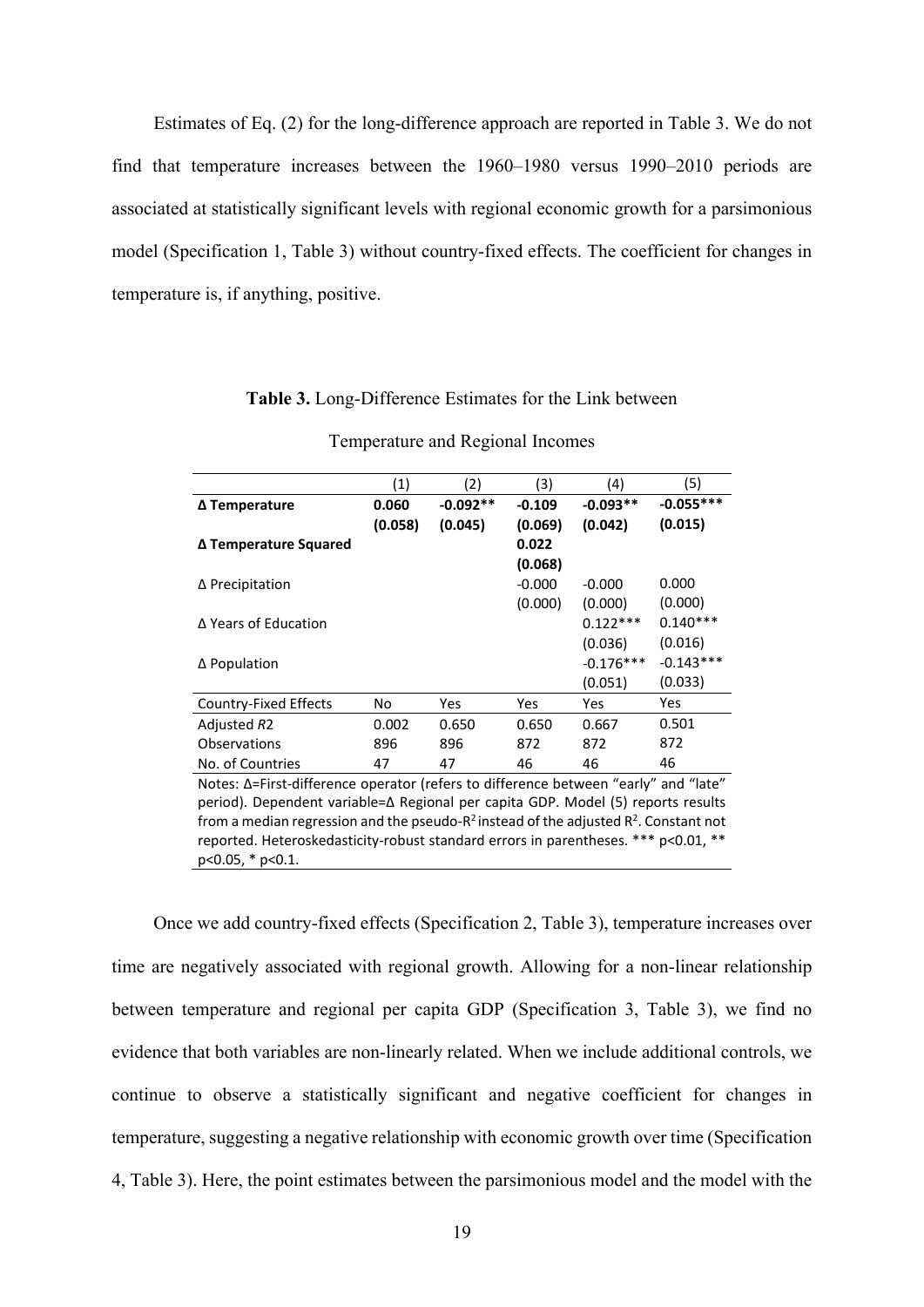controls are almost identical (cf., Specifications 2 and 4, Table 3). Considering these controls, we can confirm our earlier panel results that increases in education encourage regional economic growth in the long run, while population growth depresses it. We still find no evidence that long-run changes in precipitation affect regional per capita GDP. Finally, we ran a median regression to reduce the influence of outliers (Specification 5, Table 3). As before, we find that higher temperatures are related to lower levels of per capita income.

In sum, the most important difference between the panel approach (Section IV) and the long-difference approach is that temperature increases are associated with lower regional economic growth only in the latter approach. Indeed, our findings suggest that a one-unit (1°C) increase in temperature is associated with about a 9.3% *decrease* in regional per capita GDP (*90% CI* [-16.2, -2.4]) in the long-difference approach (cf., Specification 4, Table 3). By contrast, the comparable specification from the panel approach (cf., Specification 4, Table 2) suggests that a one-unit  $(1^{\circ}C)$  increase in temperature is associated with a statistically insignificant 1.2% *increase* in per capita GDP (*90% CI* [-2.7, +5.1]).

As argued by Dell et al. (2012, 2014), the long-difference approach can be interpreted as capturing the influence of adaptation or intensification effects. According to this interpretation, our findings suggest that, in the longer run, intensification effects adversely affect regional economic growth. However, as discussed in reference to our previous panel approach, longrun changes in temperature may be negatively linked to numerous unobservables that matter for economic growth. Thus, if higher temperatures indeed negatively affect other unobserved factors (e.g., political stability, human health) which, in turn, affect regional growth, our estimated baseline loss of 9.3% in regional per capita GDP most likely presents an upper bound of the negative long-run impact per degree Celsius.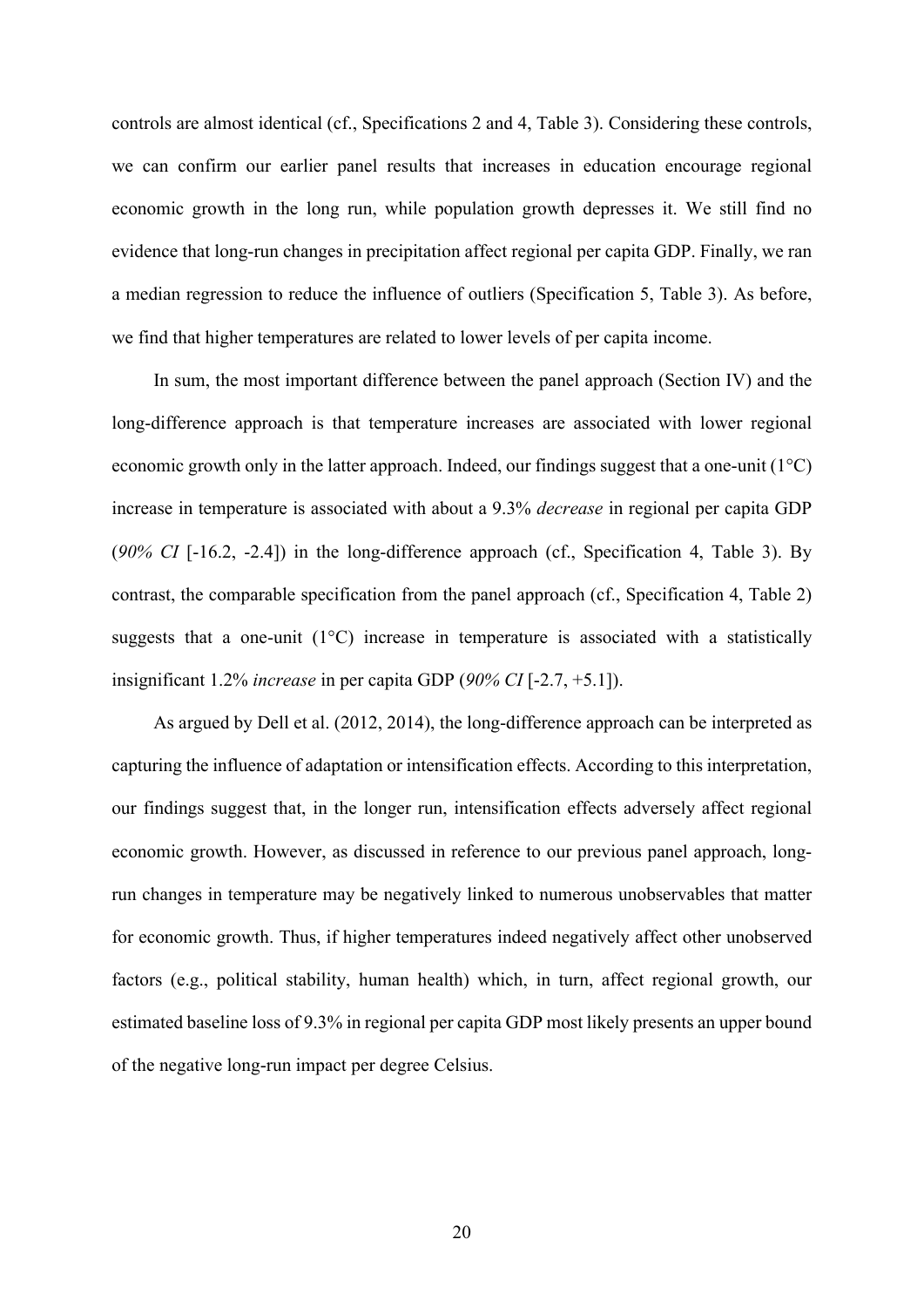## VI. HETEROGENEITY IN THE REGIONAL TEMPERATURE–GROWTH RELATIONSHIP

The literature suggests that certain *country-specific conditions* may moderate the temperature–growth relationship. Such conditions may affect a region's vulnerability to climate change.

We focus on two sets of conditions. First, country-specific levels of *economic development* may matter. That is, poorer countries may be more vulnerable to the adverse consequences of global warming (e.g., Dell et al., 2012; Burke et al., 2015a). This is because these countries tend to lack the resources to invest in technology (e.g., agricultural machinery) and public goods (e.g., levees) to counter potential unfavorable warming effects. Second, we explore the role of *sound institutions* in the temperature–growth relationship. Here, the idea is that sound institutions encourage private (long-run) investment and innovation because they promote private contracting and provide checks against government expropriation and other forms of predation (e.g., North, 1981; Acemoglu and Johnson, 2005). Investment and innovation are key to reducing vulnerability to rising temperatures. For instance, private businesses are more likely to invest in measures that reduce their vulnerability to rising temperatures (e.g., air conditioning, flood walls, and supply line security) when the risk of expropriation and predation (and thus loss of investment) is low.

Importantly, we explore the moderating role of country-specific differences in economic and institutional development not only in the short but also in the long run. That is, we consider a regional short- and long-term perspective on heterogeneity with respect to the temperature– growth nexus.

#### *Empirical Strategy to Explore Heterogeneity*

To explore the potential role of economic and institutional moderators in the temperature– growth relationship, we first consider a panel model of the following form:

$$
GDP_{jit} = \beta_1 T_{jit} + \beta_2 T_{jit} * Mod_i + \theta_j + \varphi_{it} + \gamma X'_{jit} + \epsilon_{jit.}
$$
\n(3)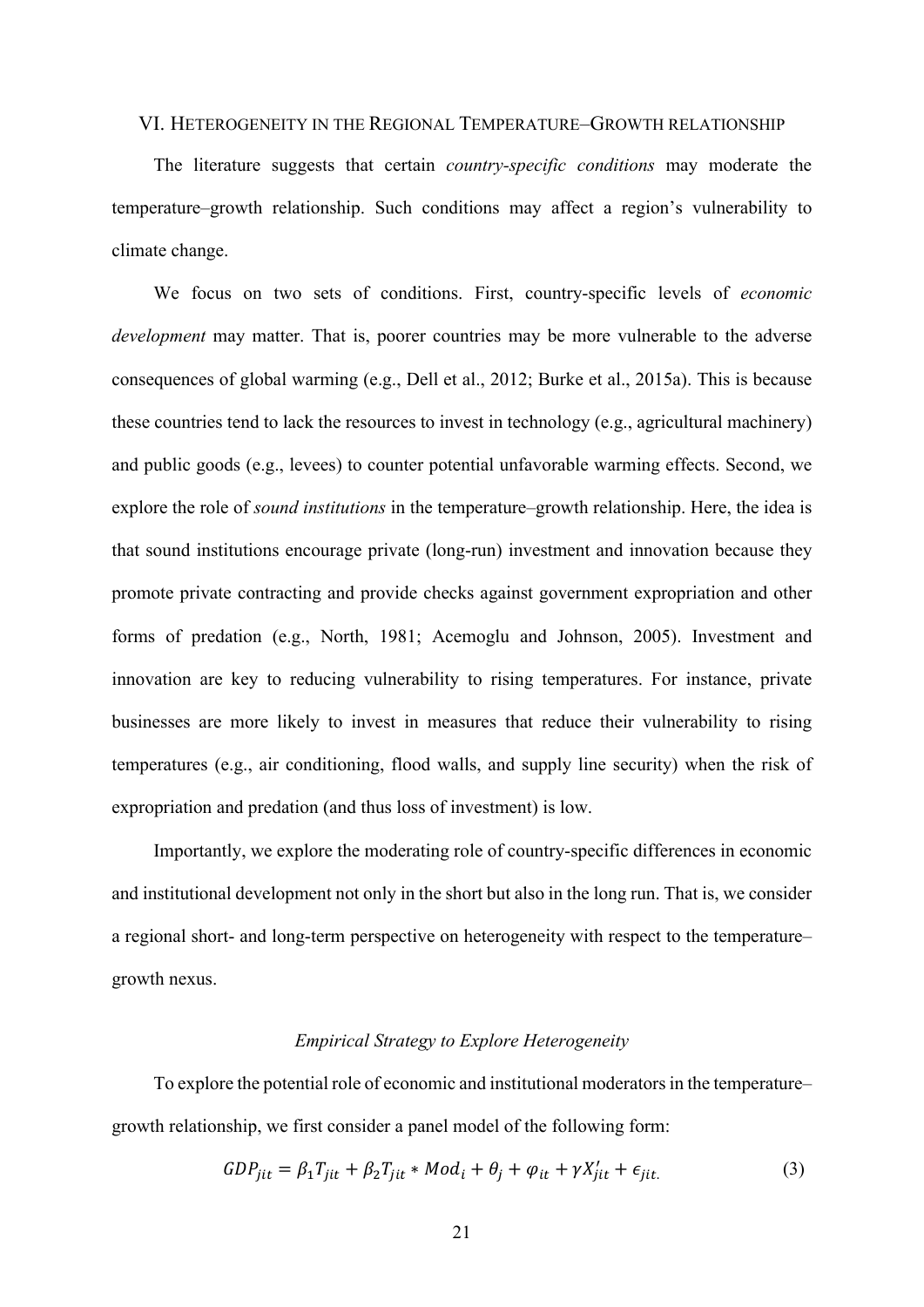Here, Eq. (3) extends our previous two-way fixed-effects panel model (Eq. [1]) with an interaction term, where temperature is interacted with a country-level moderator variable  $(Mod)^{11}$  $(Mod)^{11}$  $(Mod)^{11}$  In detail, we consider the following three moderators:

(1) *Income*. Income is measured as per capita GDP at the country level, with the data coming from the V-Dem Dataset of Coppedge et al. (2021). Using this data, we create a binary moderator variable that is equal to unity when a country is "poor," that is, when its level of per capita income (measured at the country level) is below the sample median; this median is US\$12,089 for our sample. Countries above the median are considered to be "rich," so that *Mod*=0 for regions in these countries. We hypothesize that regions in poorer countries are especially exposed to economic threats due to rising temperatures, for example, because they cannot afford technology or public goods to adequately counter the ill effects of regional warming.

(2) *Democracy*. Data on democratic institutions are also from the V-Dem Dataset, where countries are considered democratic because of high competitiveness for access to power (e.g., due to free and fair elections) as well as a strong adherence to principles of freedom (e.g., due to sufficient respect for personal liberties). As with income, we use the democracy variable to create a moderator variable that is equal to unity when a country is "non-democratic" (i.e., when the level of democracy is below the sample median of 1.87 with a potential maximum of 3) and equal to zero otherwise (meaning that such countries are instead "democratic"). We hypothesize that regions within non-democratic countries are more vulnerable to the impact of rising temperatures. For instance, governments of non-democratic countries may be less likely to respond to climate change by adjusting public policy and spending, as they do not depend on electoral consent for political survival.

<span id="page-22-0"></span>Note that the moderator-specific fixed effects and time trends do not enter our model as they are perfectly collinear with the region-fixed effects and country time trends.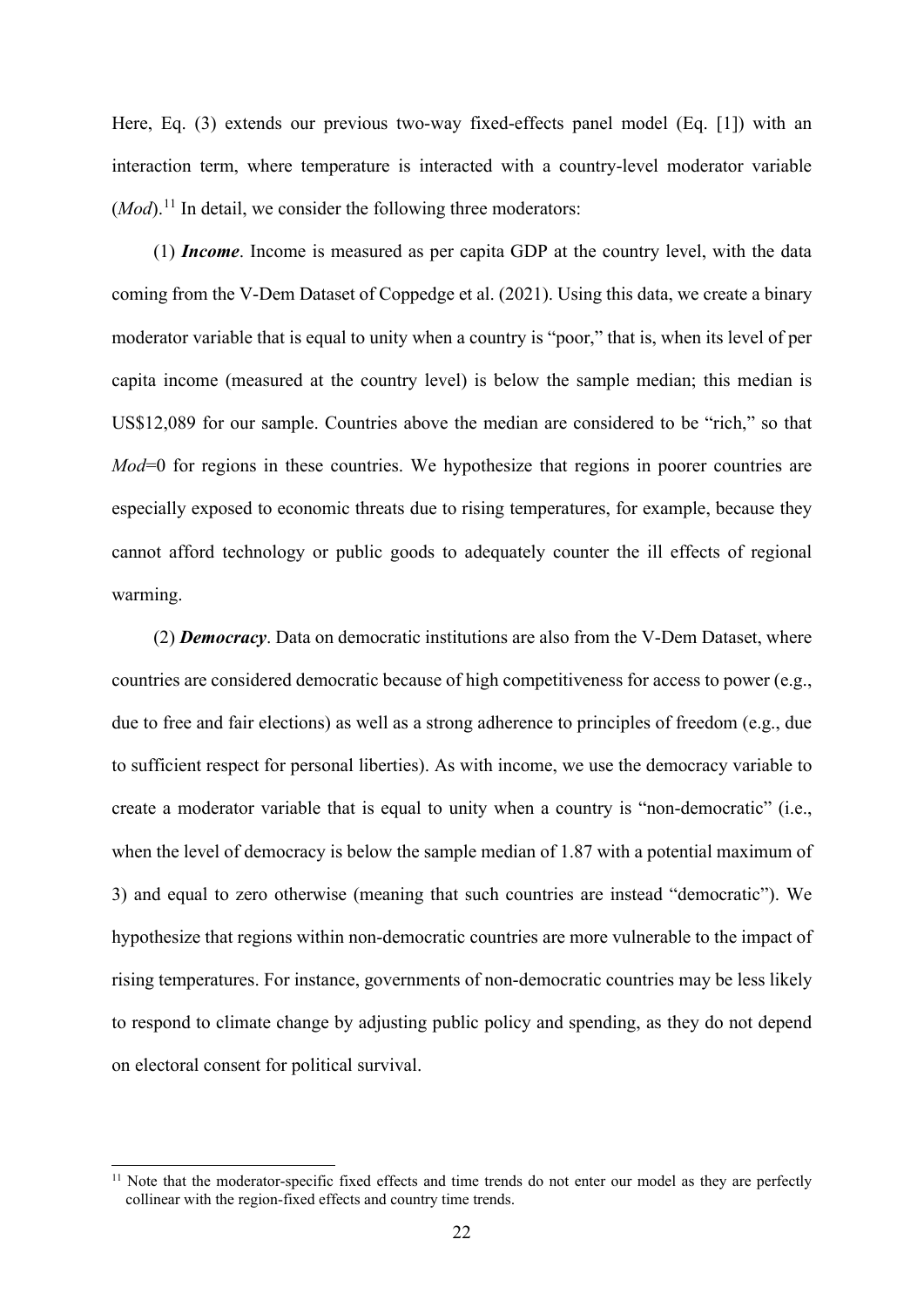(3) *Rule of Law*. Finally, to indicate the soundness of economic institutions, we utilize a rule of law index from the V-Dem Dataset. Here, the strength of the rule of law depends on, inter alia, the quality of law enforcement, access to justice, and the extent of corruption. We use this index to create a moderator variable that is equal to unity when a country's rule of law is "weak" (i.e., when the level of the rule of law index is below the sample median of 0.68 with a potential maximum of 1), while it is equal to zero when the rule of law is "strong" (coinciding with above-median values of the rule of law index). We hypothesize that weak institutions at the country level make regions more vulnerable to the adverse economic impact of rising temperatures. For instance, weak institutions may disincentive private investment in climate change mitigation due to the risk of expropriation or may lead to public resources designated to aid adaptation to climate change dissipating due to corruption.

The relationship between temperatures and growth in "rich" and "democratic" countries with a "strong" rule of law is given by *β<sup>1</sup>* in Eq. (3) because, for these countries, *Mod* and thus the associated interaction term are equal to zero. By contrast, the relationship of rising temperatures in "poor" and "non-democratic" countries with a "weak" rule of law is given by  $(\beta_1 + \beta_2)$ . Contrasting both estimates (i.e.,  $\beta_1$  as well as  $[\beta_1 + \beta_2]$ ) determines whether there are differences in the economic response to rising temperatures in regions characterized by country-specific conditions.

Similarly, we also amend our long-difference approach (Eq. [2]) with interaction terms between temperature and the previously introduced moderators to consider the role of these moderators in the long-run relationship between regional temperature and per capita GDP. Also, including a set of country-fixed effects  $(\varphi_i)$  and moderator dummy variables ( $Mod_i$ ), this model has the following form:

$$
\overline{GDP}_{ji2} - \overline{GDP}_{ji1} = \alpha + \beta_1 [\overline{T}_{ji2} - \overline{T}_{ji1}] + \beta_2 [\overline{T}_{ji2} - \overline{T}_{ji1}] * Mod_i + \beta_3 Mod_i
$$
  
 
$$
+ \gamma [\overline{X'}_{ji2} - \overline{X'}_{ji1}] + \varphi_i + \theta_m + \epsilon_i.
$$
 (4)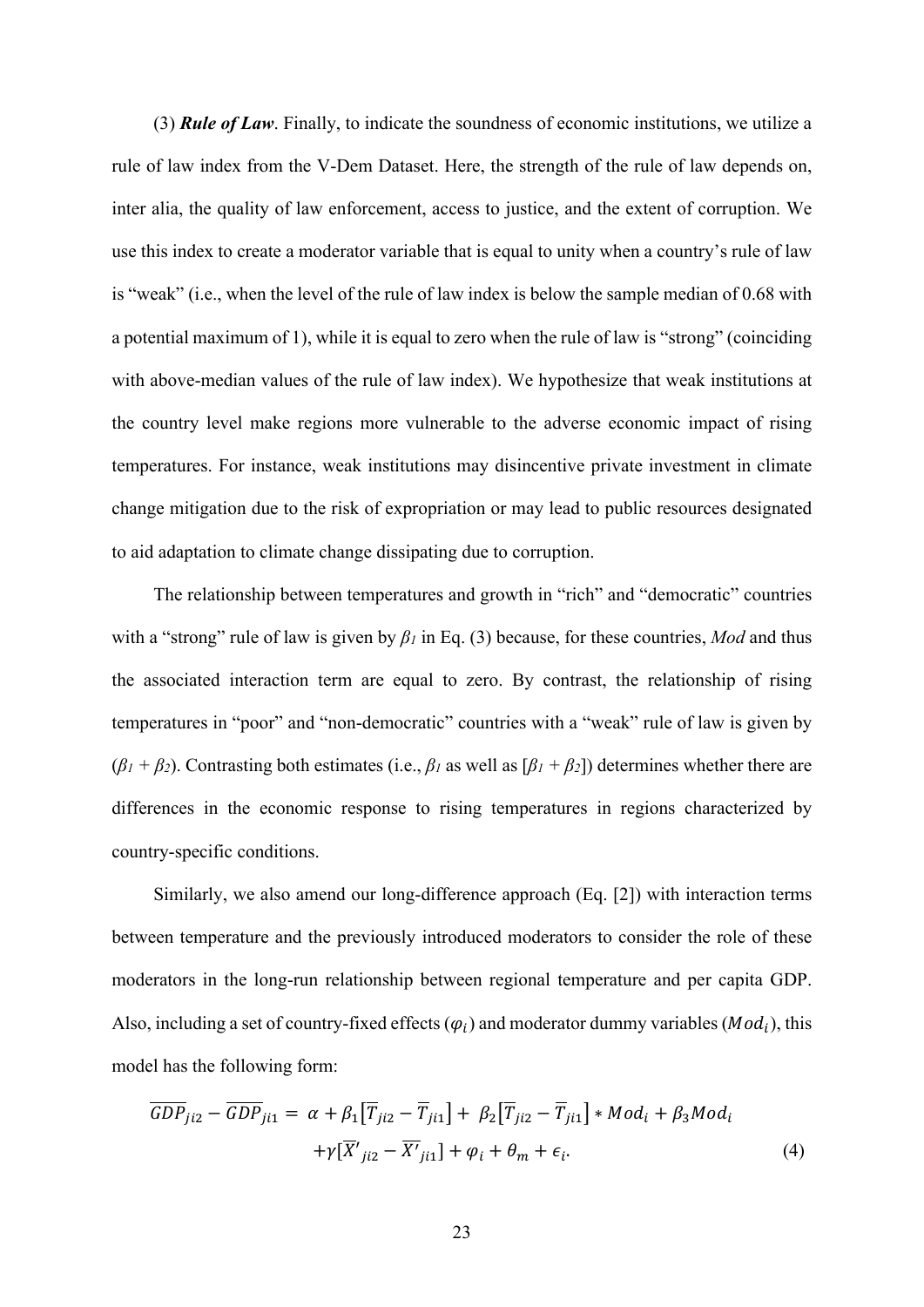As before, we only apply the long-difference approach to a smaller sample of regions and countries for which data is available from the 1960s onwards.

## *Empirical Results: Moderation in the Short and Long Run*

We report our panel estimates concerning heterogeneity in the temperature–growth relationship in Table 4.

|                             | (1)      | (2)          | (3)      | (4)             | (5)      | (6)                 |
|-----------------------------|----------|--------------|----------|-----------------|----------|---------------------|
| Moderator $\rightarrow$     |          | $Mod = Poor$ |          | Mod = Democracy |          | $Mod = Rule of Law$ |
| Temperature ( $\beta_1$ )   | 0.000    | 0.009        | $-0.000$ | 0.012           | $-0.011$ | 0.006               |
|                             | (0.019)  | (0.017)      | (0.024)  | (0.023)         | (0.021)  | (0.020)             |
| Temperature*                | $-0.009$ | 0.006        | $-0.007$ | $-0.001$        | 0.010    | 0.010               |
| Moderator $(\beta_2)$       | (0.040)  | (0.045)      | (0.039)  | (0.042)         | (0.038)  | (0.042)             |
| $(\theta_1 + \theta_2)$     | $-0.009$ | 0.014        | $-0.008$ | 0.012           | $-0.001$ | 0.016               |
|                             | (0.034)  | (0.041)      | (0.031)  | (0.035)         | (0.032)  | (0.037)             |
| Precipitation               |          | $-0.000$     |          | $-0.000$        |          | $-0.000$            |
|                             |          | (0.000)      |          | (0.000)         |          | (0.000)             |
| <b>Years of Education</b>   |          | $0.072*$     |          | $0.072*$        |          | $0.072*$            |
|                             |          | (0.040)      |          | (0.040)         |          | (0.040)             |
| Population                  |          | $-0.081*$    |          | $-0.081*$       |          | $-0.081*$           |
|                             |          | (0.041)      |          | (0.041)         |          | (0.041)             |
| <b>Region-Fixed Effects</b> | Yes      | <b>Yes</b>   | Yes      | Yes             | Yes      | Yes                 |
| Country*Time-Fixed Effects  | Yes      | Yes          | Yes      | Yes             | Yes      | Yes                 |
| Adjusted $R^2$              | 0.982    | 0.985        | 0.982    | 0.985           | 0.982    | 0.985               |
| Observations                | 9,036    | 7,136        | 9,036    | 7,136           | 9,036    | 7,136               |
| No. of Regions              | 1,487    | 1,405        | 1,487    | 1,405           | 1,487    | 1,405               |
| No. of Countries            | 81       | 77           | 81       | 77              | 81       | 77                  |

| Table 4. Heterogeneity in the Regional Temperature–Growth |
|-----------------------------------------------------------|
|-----------------------------------------------------------|

Relationship (Panel Approach)

Notes: Poor=Country is below the median-level of economic development measured at the country-level. Demo=Country is below the median-level of democracy. Law=Country is below the median-level of rule of law index.  $β_1$  and  $β_2$  refer to the regression coefficients in Eq. (3). ( $β_1 + β_2$ ) gives the total effect of temperature on regional income when the moderator is equal to unity (i.e., in countries characterized by relative poverty, lack of democracy and of rule of law). Standard errors clustered at region- and country-period level in parentheses. \*\*\* p<0.01, \*\* p<0.05, \* p<0.1.

Using our panel approach, we find no evidence for any heterogeneity in the temperature– growth relationship. All coefficients are close to zero and statistically insignificant. This finding does not allow us to stipulate that temperature increases have different associations with regional economic growth in countries with different levels of economic, political, or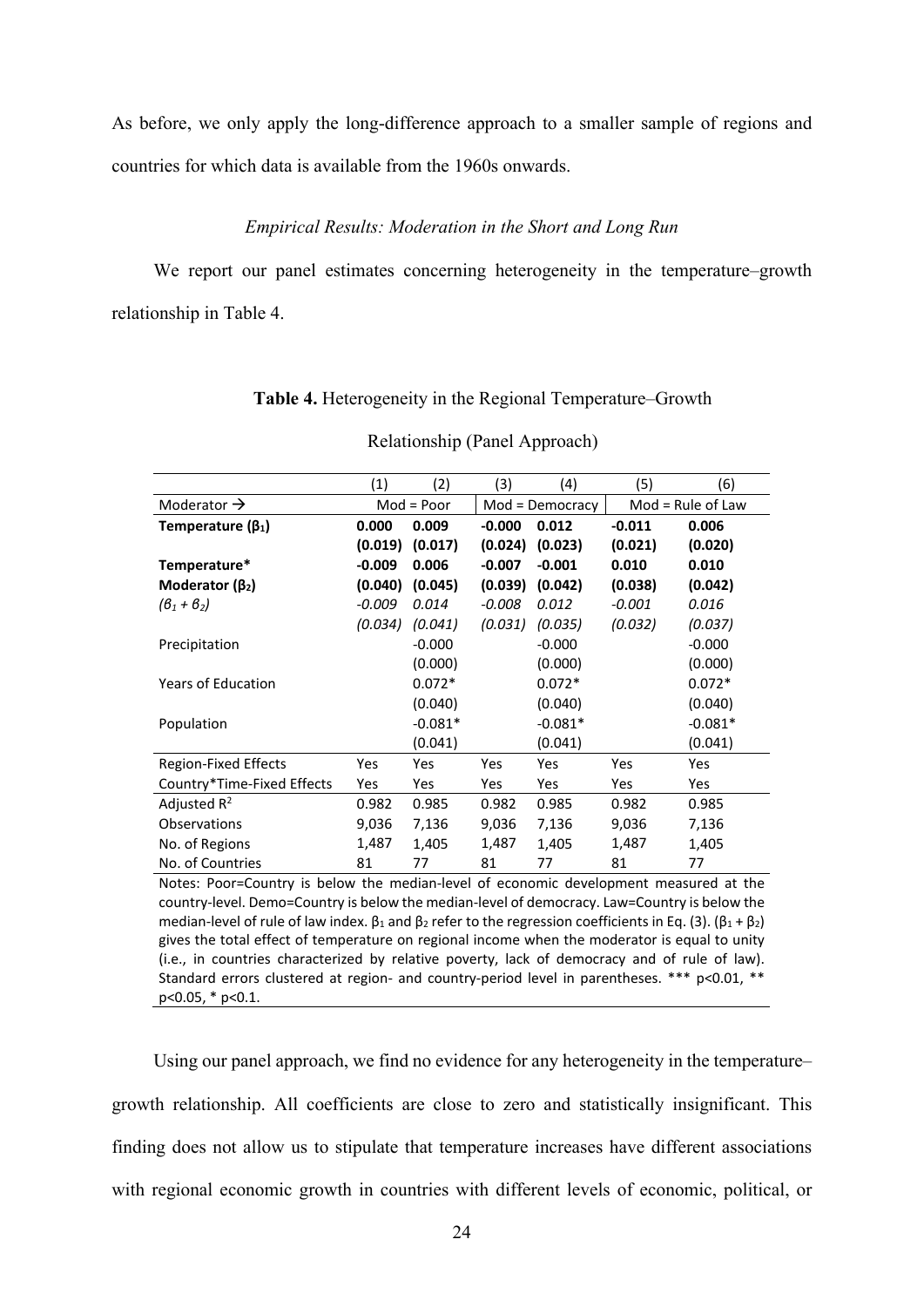institutional development. We can, however, confirm our earlier panel estimates (Table 2) regarding the beneficial role of education and the unfavorable role of population increases for economic growth.

Next, we consider heterogeneity in the temperature–growth relationship in the long run. Our findings are reported in Table 5.

## **Table 5.** Heterogeneity in the Regional Temperature–Growth

|                                    | (1)        | (2)          | (3)        | (4)             | (5)       | (6)                 |  |
|------------------------------------|------------|--------------|------------|-----------------|-----------|---------------------|--|
| Moderator $\rightarrow$            |            | $Mod = Poor$ |            | Mod = Democracy |           | $Mod = Rule of Law$ |  |
| $Δ$ Temperature ( $β1$ )           | $-0.009$   | $-0.033$     | $-0.000$   | $-0.031$        | $-0.030$  | $-0.062$            |  |
|                                    | (0.040)    | (0.040)      | (0.038)    | (0.038)         | (0.038)   | (0.039)             |  |
| $Δ$ Temperature*Moderator ( $β2$ ) | $-0.144*$  | $-0.105$     | $-0.156**$ | $-0.104$        | $-0.111$  | $-0.054$            |  |
|                                    | (0.080)    | (0.082)      | (0.079)    | (0.077)         | (0.081)   | (0.080)             |  |
| $(\theta_1 + \theta_2)$            | $-0.153**$ | $-0.139**$   | $-0.157**$ | $-0.135**$      | $-0.141*$ | $-0.117*$           |  |
|                                    | (0.070)    | (0.069)      | (0.069)    | (0.066)         | (0.072)   | (0.069)             |  |
| ∆ Precipitation                    |            | $-0.000$     |            | $-0.000$        |           | $-0.000$            |  |
|                                    |            | (0.000)      |            | (0.000)         |           | (0.000)             |  |
| Δ Years of Education               |            | $0.120***$   |            | $0.121***$      |           | $0.121***$          |  |
|                                    |            | (0.036)      |            | (0.036)         |           | (0.036)             |  |
| $\Delta$ Population                |            | $-0.171***$  |            | $-0.171***$     |           | $-0.173***$         |  |
|                                    |            | (0.050)      |            | (0.050)         |           | (0.050)             |  |
| Country-Fixed Effects              | Yes        | Yes          | <b>Yes</b> | Yes             | Yes       | Yes                 |  |
| Moderator Dummy                    | Yes        | Yes          | Yes        | Yes             | Yes       | Yes                 |  |
| Adjusted $R^2$                     | 0.651      | 0.667        | 0.651      | 0.667           | 0.650     | 0.667               |  |
| <b>Observations</b>                | 896        | 872          | 896        | 872             | 896       | 872                 |  |
| No. of Countries                   | 47         | 46           | 47         | 46              | 47        | 46                  |  |

#### Relationship (Long-Difference Approach)

Notes: Δ=First-difference operator (refers to difference between "early" and "late" period). Dependent variable=Δ Regional per capita GDP. Poor=Country is below the median-level of economic development measured at the country-level. Demo=Country is below the median-level of democracy. Law=Country is below the median-level of rule of law index.  $\beta_1$  and  $\beta_2$  refer to the regression coefficients in Eq. (4). ( $\beta_1$  $+ \beta_2$ ) gives the total effect of temperature on regional income when the moderator is equal to unity (i.e., in countries characterized by relative poverty, lack of democracy and of rule of law). Heteroskedasticityrobust standard errors in parentheses. \*\*\* p<0.01, \*\* p<0.05, \* p<0.1.

There are two main results. First, we find no evidence that changes in regional temperature increases are adversely related to regional economic growth in countries that are characterized as "rich," "democratic," and having a "strong" rule of law. Second, there is evidence that regional temperature increases are negatively associated with regional economic growth when regions are located in countries that are comparatively "poor," "non-democratic,"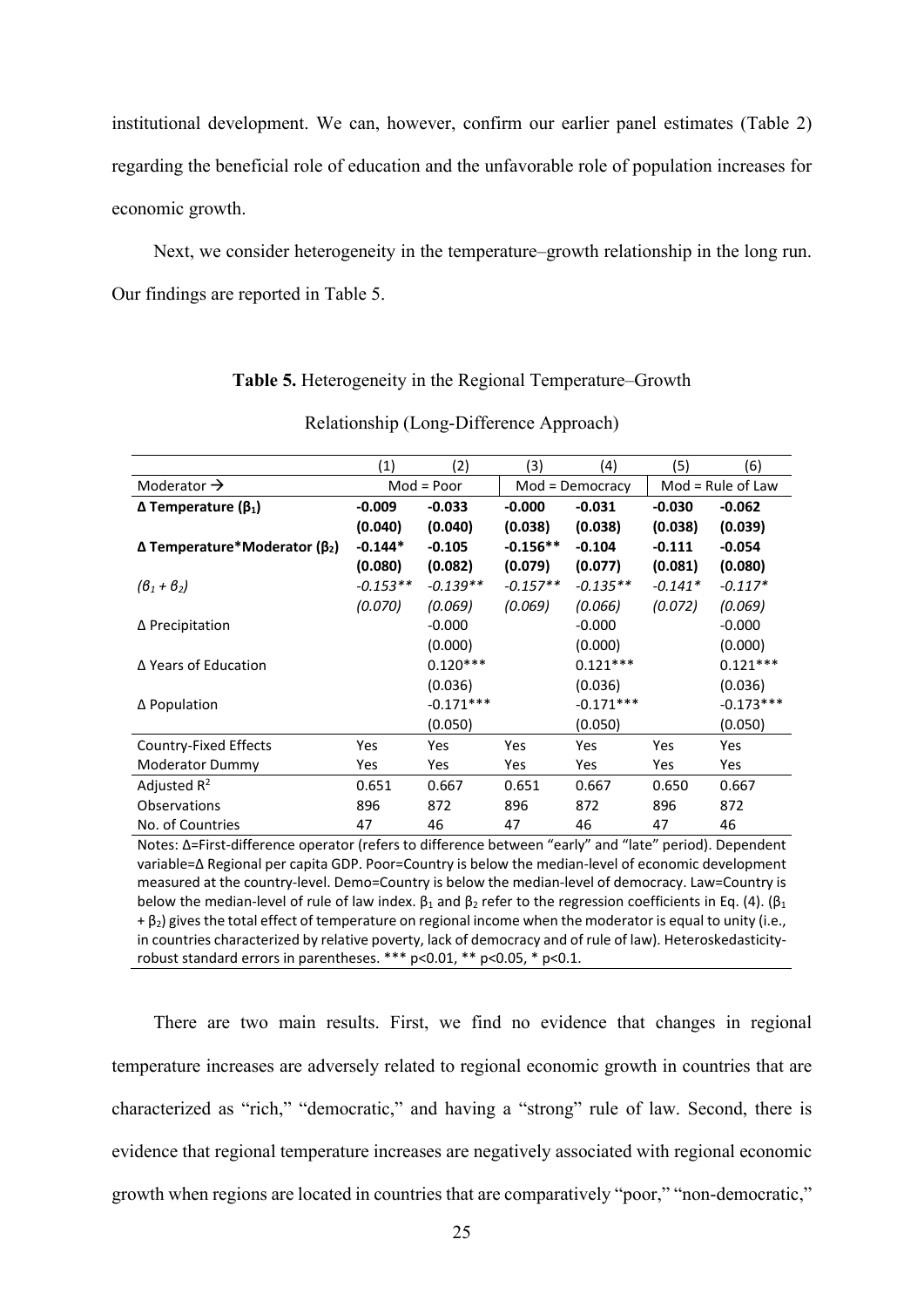and have a "weak" rule of law. Here, we find that a one-unit  $(1^{\circ}C)$  increase in temperature may reduce regional per capita GDP by about 13.9% in "poor" countries (*90% CI* [-25.3, -2.5]), by about 13.5% in "non-democratic" countries (*90% CI* [-24.4, -2.6]) and by about 11.7% in countries with a "weak" rule of law [*CI 90%*: -23.1; -3.5].

One potential challenge of our analysis concerning heterogeneity in the regional temperature–growth relationship is that the country-specific moderators may be endogenous to climate change. For instance, Brücker and Ciccone (2011) show that adverse economic shocks triggered by changing weather conditions may foster democratic governance by lowering the opportunity cost of contesting autocratic power. As a robustness check, we therefore also consider *initial* economic and politico-institutional conditions (i.e., values in the 1960s) as moderators rather than economic and politico-institutional conditions that are averaged over the full period of observation. As reported in the Appendix (Section A2), this approach, however, yields results that are very similar to those reported in the main text.

In sum, the panel and long-difference approaches displayed in Tables 4 and 5 yield two main empirical conclusions. First, we can confirm our earlier finding that a link between temperature and regional growth only emerges in the long run, consistent with the notion of unfavorable intensification effects. Second, we show that the long-run relationship between regional temperature and economic activity is heterogeneous, only emerging prominently and in an unfavorable fashion in regions located in countries with comparatively low levels of economic and politico-institutional development.

#### VII. CONCLUSION

Motivated by growing concerns about the adverse effects of rising temperatures on human well-being and economic prosperity, we study the relationship between temperature and per capita GDP using sub-national data for 81 countries and almost 1,500 regions from the 1950s to the 2010s.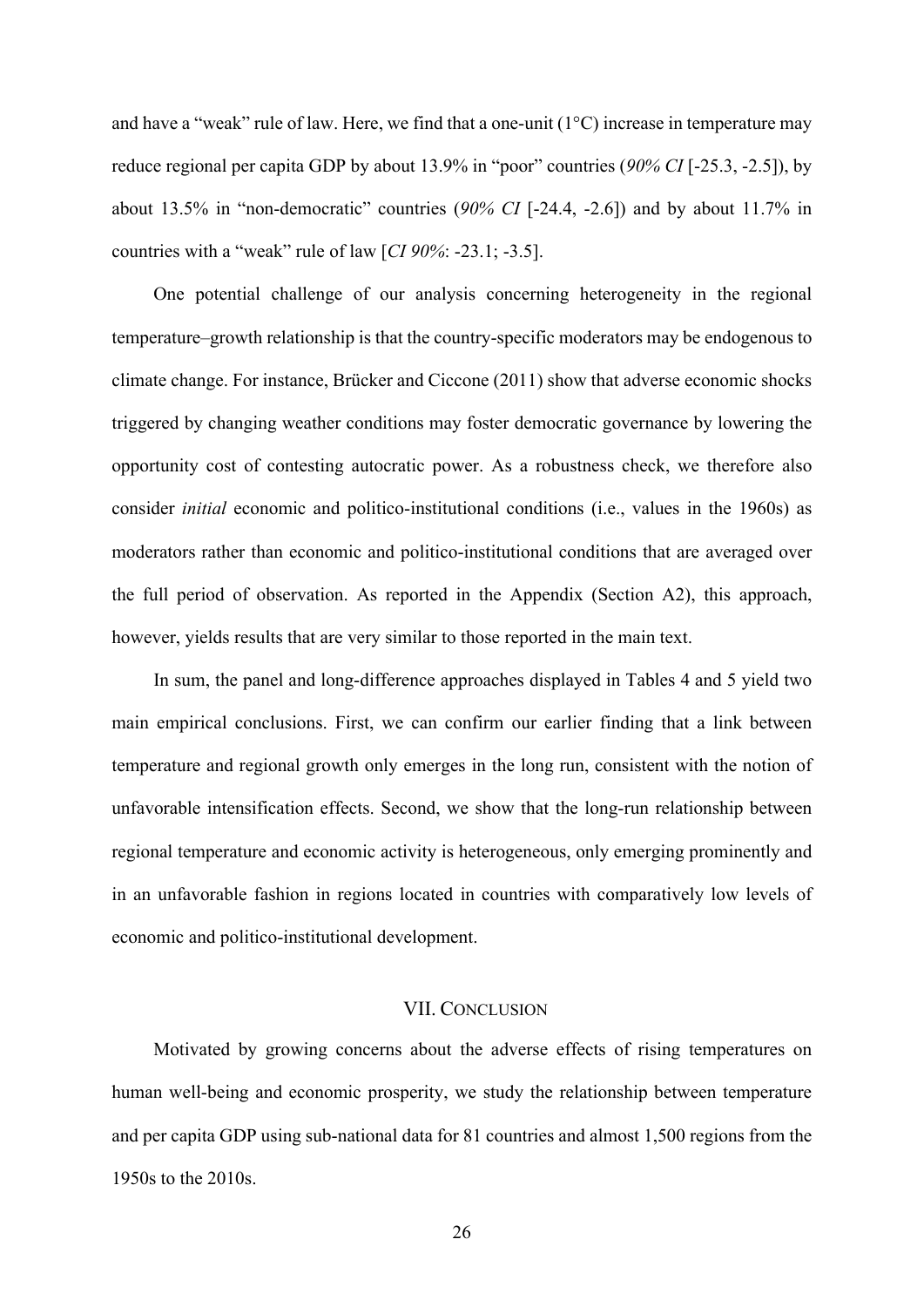Our main results can be summarized as follows. First, using a panel approach, we find no statistically significant evidence that rising regional temperatures are negatively related to regional economic growth. There is also no evidence for a curvilinear (inverse-U) relationship between both variables. We do not find that regions located in specific countries (characterized by high poverty and weak political and economic institutions) are especially vulnerable. Instead of temperature, our panel estimates stress the role of education, demographics, and variables correlated with region-fixed effects (e.g., geography) or country-time-fixed effects as substantial covariates that are linked to regional economic outcomes.

Second, compared to a panel approach, a long-difference approach is more attuned to exploring the long-run relationship between rising temperatures and regional economic activity. Applying a long-difference approach to our data, a statistically significant negative relationship between rising temperatures and regional economic growth emerges. This finding is consistent with the prevalence of intensification effects, implying that the adverse economic consequences of temperature may compound and become more noticeable over time. On closer inspection, regional warming is only negatively related to growth in regions that are located in countries with relatively unfavorable economic and institutional conditions, that is, high (initial) poverty, lack of democracy, and a weak rule of law. Thus, country-specific conditions may crucially moderate regional economic vulnerability to climate change, for example, by affecting mitigation and adaptation strategies.

In sum, our findings point to a more nuanced relationship between regional temperature increases and regional economic activity. This may lead to an update of existing priors concerning the economic consequences of climate change (Abadie, 2020), while also inviting future research that could more compellingly account for the short- and long-run as well as moderating effects of temperature on economic outcomes. At the same time, we acknowledge the limitations of our analysis. First, our economic data remain rather coarse, leading to uncertainty, especially concerning the long-run link between temperature increases and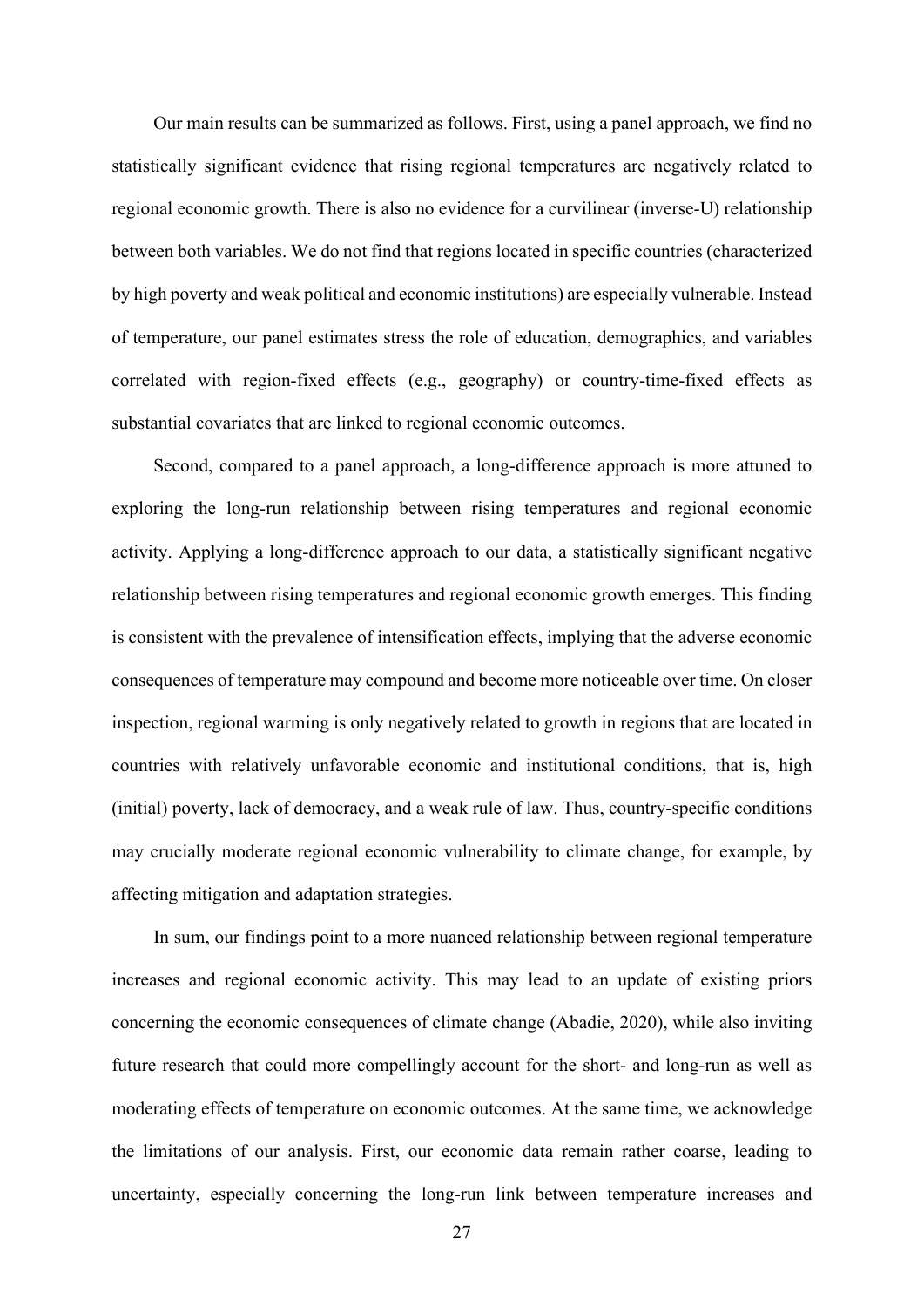regional economic development. Second, our data lack information on many African countries. These countries, however, are poised for extensive economic fallout due to climate change, especially given unfavorable country-specific economic and institutional conditions. We hope that future research can resolve these data issues to more precisely explore the linkages between regional temperature increases and regional economic activity.

Global warming and climate change are projected to continue for the coming decades (IPCC, 2014, 2021). Our empirical results suggest that potential adverse effects of warming on sub-national economic growth could take decades to materialize; these adverse effects may become more pronounced if future climate change is more rapid and impactful, for example, when tipping points in the climate system are crossed. Our study also suggests that rising temperatures are – for the moment – especially relevant to regions located in countries that are already poor and exhibit weak political and economic institutions. Thus, the vulnerability to higher temperatures is not constant. This matters for economic models of climate change (see also Tol 2021). As regions in poorer countries are more vulnerable, the impacts of global warming could be reduced with economic growth. Climate does not necessarily determine (economic) destiny. For instance, efforts to improve institutional performance and democracy at the country-level can help to reduce economic vulnerability to potential negative effects of global warming. Importantly, such efforts can be pursued independently of and in addition to global efforts to reduce greenhouse gas emissions to curtail global warming.

## **REFERENCES**

Abadie, Alberto 2019. "Statistical Non-Significance in Empirical Economics." AER: Insights 2 (2): 193-208.

Acemoglu, Daron, and Simon Johnson. 2005. "Unbundling Institutions." Journal of Political Economy 113 (5): 949-95.

Auffhammer, Maximilian, Solomon M. Hsiang, Wolfram Schlenker, and Adam Sobel. 2013. "Using Weather Data and Climate Model Output in Economic Analyses of Climate Change." Review of Environmental Economics and Policy 7 (2): 181-98.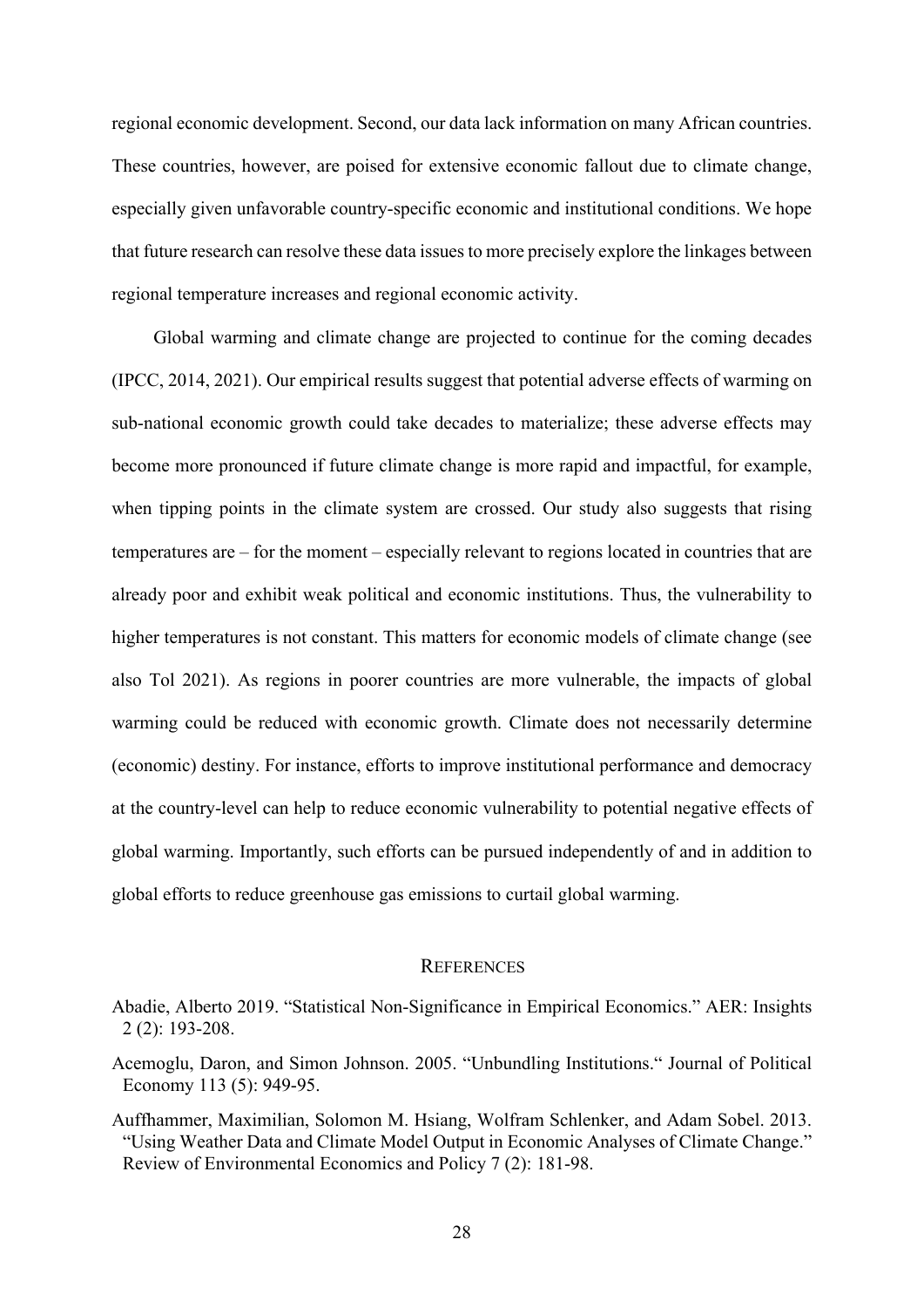- Barreca, Alan. 2012. "Climate Change, Humidity, and Mortality in the United States." Journal of Environmental Economics and Management 63 (1): 19-34.
- Beine, Michel, and Christopher Parsons. 2015. "Climatic Factors as Determinants of International Migration." The Scandinavian Journal of Economics 117 (2): 723-67.
- Berlemann, Michael and Max F. Steinhardt. 2017. "Climate Change, Natural Disasters, and Migration: A Survey of the Empirical Evidence." CESifo Economic Studies 63 (4): 353-85.
- Bolt, Jutta, Robert Inklaar, Herman de Jong, and Jan Luiten van Zanden. 2018. Rebasing Maddison: New Income Comparisons and the Shape of Long-Run Economic Development. GGDC Research Memorandum GD-174, Groningen Growth and Development Centre, University of Groningen.
- Brückner, Markus, and Antonio Ciccone. 2011. "Rain and the Democratic Window of Opportunity." Econometrica 79 (3): 923-47.
- Burke, Marshall, and Kyle Emerick. 2016. "Adaptation to Climate Change: Evidence from US Agriculture." American Economic Journal: Economic Policy 8 (3): 106-40.
- Burke, Marshall, W. Matthew Davis, and Noah S. Diffenbaugh. 2018. "Large Potential Reduction in Economic Damages under UN Mitigation Targets." Nature 557 (7706): 549-53.
- Burke, Marshall, Solomon M. Hsiang, and Edward Miguel. 2015a. "Global Non-Linear Effect of Temperature on Economic Production." Nature 527 (7577): 235-39.
- ———. 2015b. "Climate and Conflict." Annual Review of Economics 7: 577-617.
- Cattaneo, Cristina, and Giovanni Peri. 2016. "The Migration Response to Increasing Temperatures." Journal of Development Economics 122 (3): 127-46.
- Cameroon, A. Colin, Jonah B. Gelbach, and Douglas L. Miller. 2011. "Robust Inference with Multiway Clustering." Journal of Business & Economic Statistics 29 (2): 238-49.
- Carter, Colin, Xiaomeng Cui, Dalia Ghanem, and Pierre Mérel. 2018. "Identifying the Economic Impacts of Climate Change on Agriculture." Annual Review of Resource Economics 10 (1): 361-80.
- Christensen, Peter, Kenneth Gillingham, and William Nordhaus. 2018. "Uncertainty in Forecasts of Long-Run Economic Growth." Proceedings of the National Academy of Sciences 115 (21): 5409-14.
- Coppedge, Michael, John Gerring, Carl Henrik Knutsen, Staffan I. Lindberg, Jan Teorell, David Altman, Michael Bernhard, Agnes Cornell, M. Steven Fish, Lisa Gastaldi, Haakon Gjerløw, Adam Glynn, Allen Hicken, Anna Lührmann, Seraphine F. Maerz, Kyle L. Marquardt, Kelly McMann, Valeriya Mechkova, Pamela Paxton, Daniel Pemstein, Johannes von Römer, Brigitte Seim, Rachel Sigman, Svend-Erik Skaaning, Jeffrey Staton, Aksel Sundtröm, Eitan Tzelgov, Luca Uberti, Yi-ting Wang, Tore Wig, and Daniel Ziblatt. 2021. "V-Dem Dataset V11.1." Varieties of Democracy (V-Dem) Project. Available at [https://www.v-dem.net/en/data/data/v-dem-dataset-v111/.](https://www.v-dem.net/en/data/data/v-dem-dataset-v111/)
- Deaton, Angus. 2010. "Instruments, Randomization, and Learning about Development." Journal of Economic Literature 48 (2): 424-55.
	- ———. 2013. The great escape. Princeton University Press. Princeton.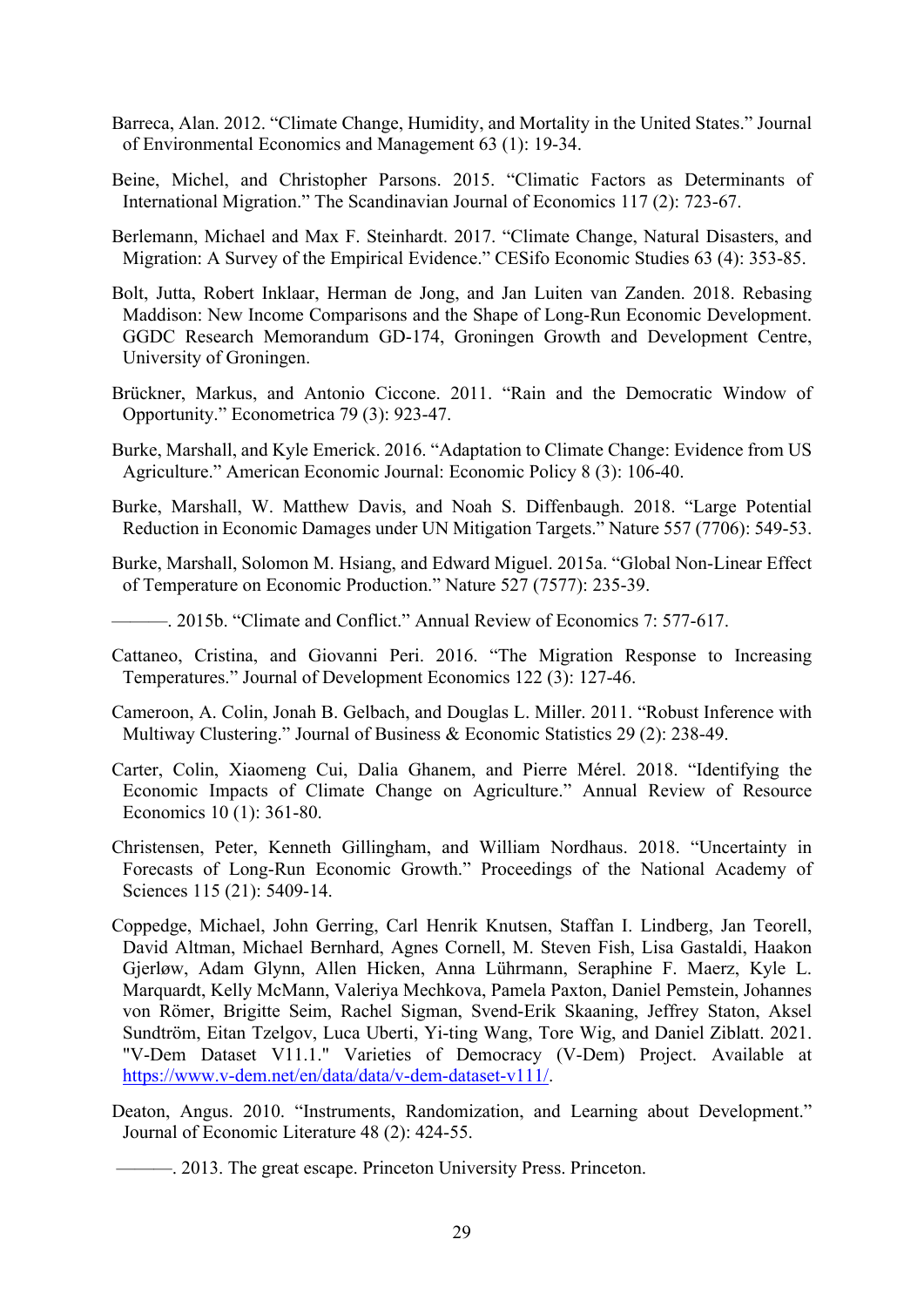- Dell, Melissa, Benjamin F. Jones, and Benjamin A. Olken. 2009. "Temperature and Income: Reconciling New Cross-Sectional and Panel Estimates." American Economic Review 99 (2): 198-204.
- ———. 2012. "Temperature Shocks and Economic Growth: Evidence from the Last Half Century." American Economic Journal: Macroeconomics 4 (3): 66-95.
- ———. 2014. "What Do We Learn from the Weather? The New Climate–Economy Literature." Journal of Economic Literature 52 (3): 740-98.
- Deryugina, Tatyana, and Solomon M Hsiang. 2014. "Does the Environment Still Matter? Daily Temperature and Income in the United States." Working Paper 20750. National Bureau of Economic Research.
- Deschênes, Olivier. 2014. "Temperature, Human Health, and Adaptation: A Review of the Empirical Literature." Energy Economics 46 (3): 606-19.
- Deschênes, Olivier, and Michael Greenstone. 2007. "The Economic Impacts of Climate Change: Evidence from Agricultural Output and Random Fluctuations in Weather." American Economic Review 97 (1): 354–85.
- Gallup, John Luke, Jeffrey D. Sachs, and Andrew D. Mellinger. 1999. "Geography and Economic Development." International Regional Science Review 22 (2): 179-232.
- Gennaioli, Nicola, Rafael La Porta, Florencio Lopez De Silanes, and Andrei Shleifer. 2014. "Growth in Regions." Journal of Economic Growth 19 (3): 259-309.
- Greßer, Christina, Daniel Meierrieks, and David Stadelmann. 2021. "The Link between Regional Temperature and Regional Incomes: Econometric Evidence with Sub-National Data." Economic Policy. Forthcoming.
- Hsiang, Solomon M. 2010. "Temperatures and Cyclones Strongly Associated with Economic Production in the Caribbean and Central America." Proceedings of the National Academy of Sciences 107 (35): 15367-72.
- Intergovernmental Panel on Climate Change [IPCC]. 2014. Climate Change 2014: Synthesis Report. Contribution of Working Groups I, II and III to the Fifth Assessment Report of the Intergovernmental Panel on Climate Change [Core Writing Team, R.K. Pachauri and L.A. Meyer (eds.)]. IPCC, Geneva, Switzerland. Available at <https://www.ipcc.ch/report/ar5/syr/>
- Intergovernmental Panel on Climate Change [IPCC]. 2021: Summary for Policymakers. In: Climate Change 2021: The Physical Science Basis. Contribution of Working Group I to the Sixth Assessment Report of the Intergovernmental Panel on Climate Change [Masson-Delmotte, V., P. Zhai, A. Pirani, S. L. Connors, C. Péan, S. Berger, N. Caud, Y. Chen, L. Goldfarb, M. I. Gomis, M. Huang, K. Leitzell, E. Lonnoy, J. B. R. Matthews, T. K. Maycock, T. Waterfield, O. Yelekçi, R. Yu and B. Zhou (eds.)]. Cambridge University Press. In Press. Available at <https://www.ipcc.ch/report/sixth-assessment-report-working-group-i/>
- Jetter, Michael, Saskia Mösle, and David Stadelmann. 2019. "Cursed by No Coast: How Regional Landlockedness Affects Income within Countries." Economics Letters 181: 70-73.
- Lanzafame, Matteo. 2014. "Temperature, Rainfall and Economic Growth in Africa." Empirical Economics 46 (1): 1-18.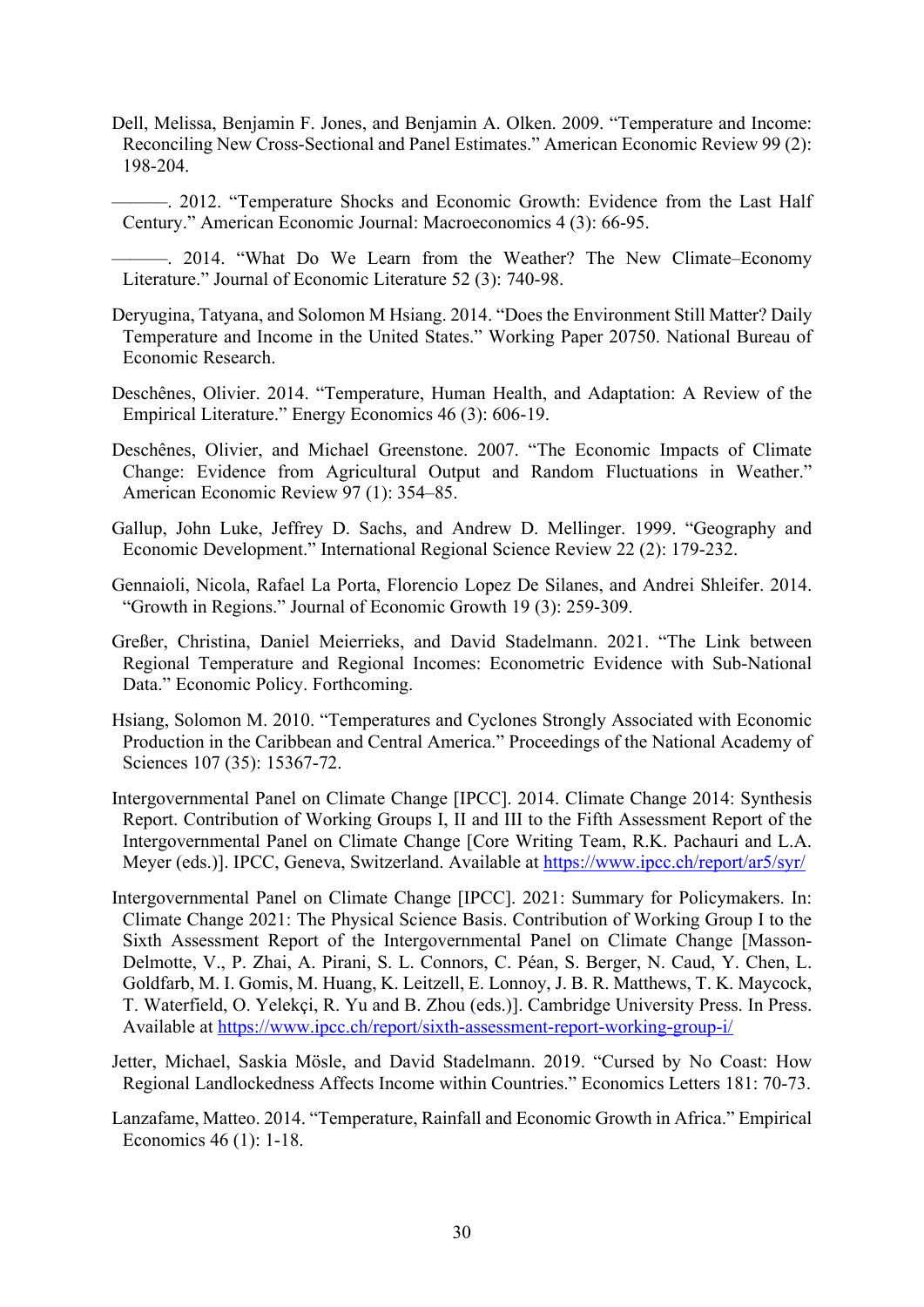- Li, Ning, Kou Bai, Zhengtao Zhang, Jieling Feng, Xi Chen, and Li Liu. 2019. "The Nonlinear Relationship between Temperature Changes and Economic Development for Individual Provinces in China." Theoretical and Applied Climatology 137 (3): 2477-86.
- Maddison, Angus, 2006. The World Economy; Volume 1: A Millennial Perspective, Volume 2: Historical Statistics. Development Centre of the Organisation for Economic Co-Operation and Development, Paris.
- Meierrieks, Daniel. 2021. "Weather Shocks, Climate Change and Human Health." World Development 138: 105228.
- Meierrieks, Daniel, and Marc Helbling. 2021. "How Climate Change Leads to Emigration: Conditional and Long-Run Effects." Review of Development Economics. Forthcoming.
- Miguel, Edward, Shanker Satyanath, and Ernest Sergenti. 2004. "Economic Shocks and Civil Conflict: An Instrumental Variables Approach." Journal of Political Economy 112 (4): 725- 53.
- Nordhaus, William D. 2006. "Geography and Macroeconomics: New Data and New Findings." Proceedings of the National Academy of Sciences of the United States of America 103 (10): 3510-17.
- North, Douglass C. 1981. "Structure and Change in Economic History." New York: Norton.
- Schlenker, Wolfram, and David B. Lobell. 2010. "Robust Negative Impacts of Climate Change on African Agriculture." Environmental Research Letters 5: 014010.
- Tol, Richard S. J. 2021. "Do climate dynamics matter for economics?" Nature Climate Change 11: 802–803
- Weil, David N. 2013. "Economic Growth." Harlow: Pearson.
- Willmott, Cort J. and Kenji Matsuura. 2001. "Terrestrial Air Temperature and Precipitation: Monthly and Annual Time Series (1950 - 1999)." Available at [http://climate.geog.udel.edu/~climate/html\\_pages/README.ghcn\\_ts2.html.](http://climate.geog.udel.edu/%7Eclimate/html_pages/README.ghcn_ts2.html)
- Zhao, Qi, et al. 2021. "Global, Regional, and National Burden of Mortality Associated with Non-Optimal Ambient Temperatures from 2000 to 2019: A Three-Stage Modelling Study." The Lancet Planetary Health 5 (7): e415-e425.
- Zhao, Xiaobing, Mason Gerety, and Nicolai V. Kuminoff. 2018. "Revisiting the Temperature-Economic Growth Relationship Using Global Subnational Data." Journal of Environmental Management 223: 537-44.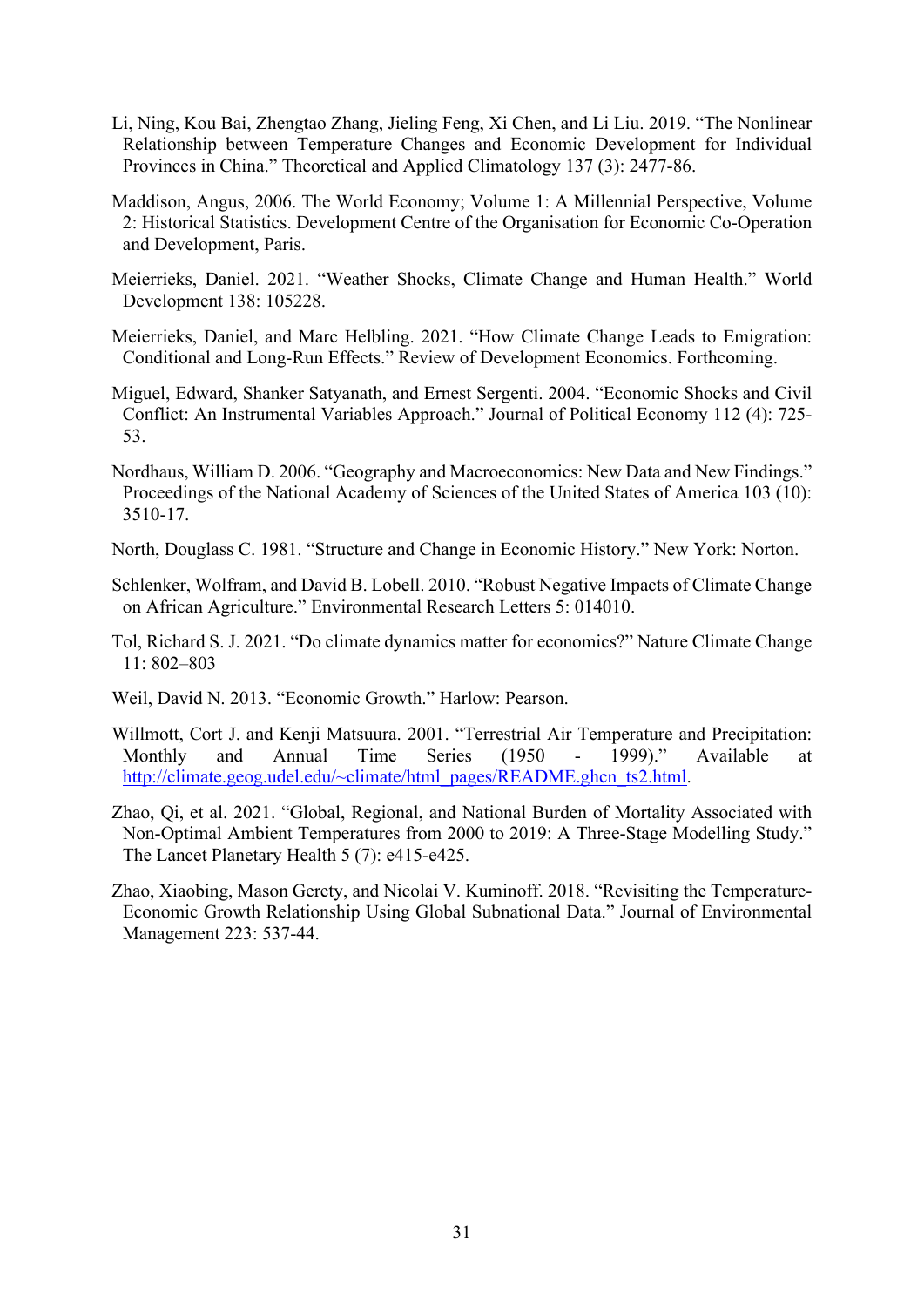## APPENDIX

## **Table A1.** List of Countries

| Albania                                                                            | Iran            | Romania               |  |  |  |  |  |
|------------------------------------------------------------------------------------|-----------------|-----------------------|--|--|--|--|--|
| Argentina*                                                                         | Ireland*        | Russia                |  |  |  |  |  |
| Australia*                                                                         | Italy*          | Serbia (Yugoslavia)*  |  |  |  |  |  |
| Austria*                                                                           | Japan*          | Slovak Republic       |  |  |  |  |  |
| Bangladesh*                                                                        | Jordan          | Slovenia              |  |  |  |  |  |
| Belgium*                                                                           | Kazakhstan      | South Africa*         |  |  |  |  |  |
| Benin                                                                              | Kenya*          | Spain*                |  |  |  |  |  |
| Bolivia*                                                                           | Korea (South)*  | Sri Lanka             |  |  |  |  |  |
| Brazil*                                                                            | Kyrgyz Republic | Sweden*               |  |  |  |  |  |
| <b>Bulgaria</b>                                                                    | Latvia          | Switzerland*          |  |  |  |  |  |
| Canada*                                                                            | Lesotho*        | Tanzania*             |  |  |  |  |  |
| Chile*                                                                             | Lithuania       | Thailand*             |  |  |  |  |  |
| China*                                                                             | Macedonia       | Turkey*               |  |  |  |  |  |
| Colombia*                                                                          | Malaysia*       | Ukraine               |  |  |  |  |  |
| Croatia                                                                            | Mexico*         | United Arab Emirates* |  |  |  |  |  |
| Czech Republic                                                                     | Mongolia        | United Kingdom*       |  |  |  |  |  |
| Denmark*                                                                           | Morocco         | United States*        |  |  |  |  |  |
| Ecuador                                                                            | Mozambique      | Uruguay*              |  |  |  |  |  |
| Egypt                                                                              | Nepal           | Uzbekistan            |  |  |  |  |  |
| El Salvador                                                                        | Netherlands*    | Venezuela*            |  |  |  |  |  |
| Estonia                                                                            | Nicaragua*      | Vietnam               |  |  |  |  |  |
| Finland*                                                                           | Nigeria         |                       |  |  |  |  |  |
| France*                                                                            | Norway*         |                       |  |  |  |  |  |
| Germany*                                                                           | Pakistan*       |                       |  |  |  |  |  |
| Greece*                                                                            | Panama          |                       |  |  |  |  |  |
| Guatemala                                                                          | Paraguay        |                       |  |  |  |  |  |
| Honduras                                                                           | Peru*           |                       |  |  |  |  |  |
| Hungary*                                                                           | Philippines*    |                       |  |  |  |  |  |
| India*                                                                             | Poland          |                       |  |  |  |  |  |
| Indonesia*                                                                         | Portugal*       |                       |  |  |  |  |  |
| * Country is included in smaller dataset when long-difference approach is applied. |                 |                       |  |  |  |  |  |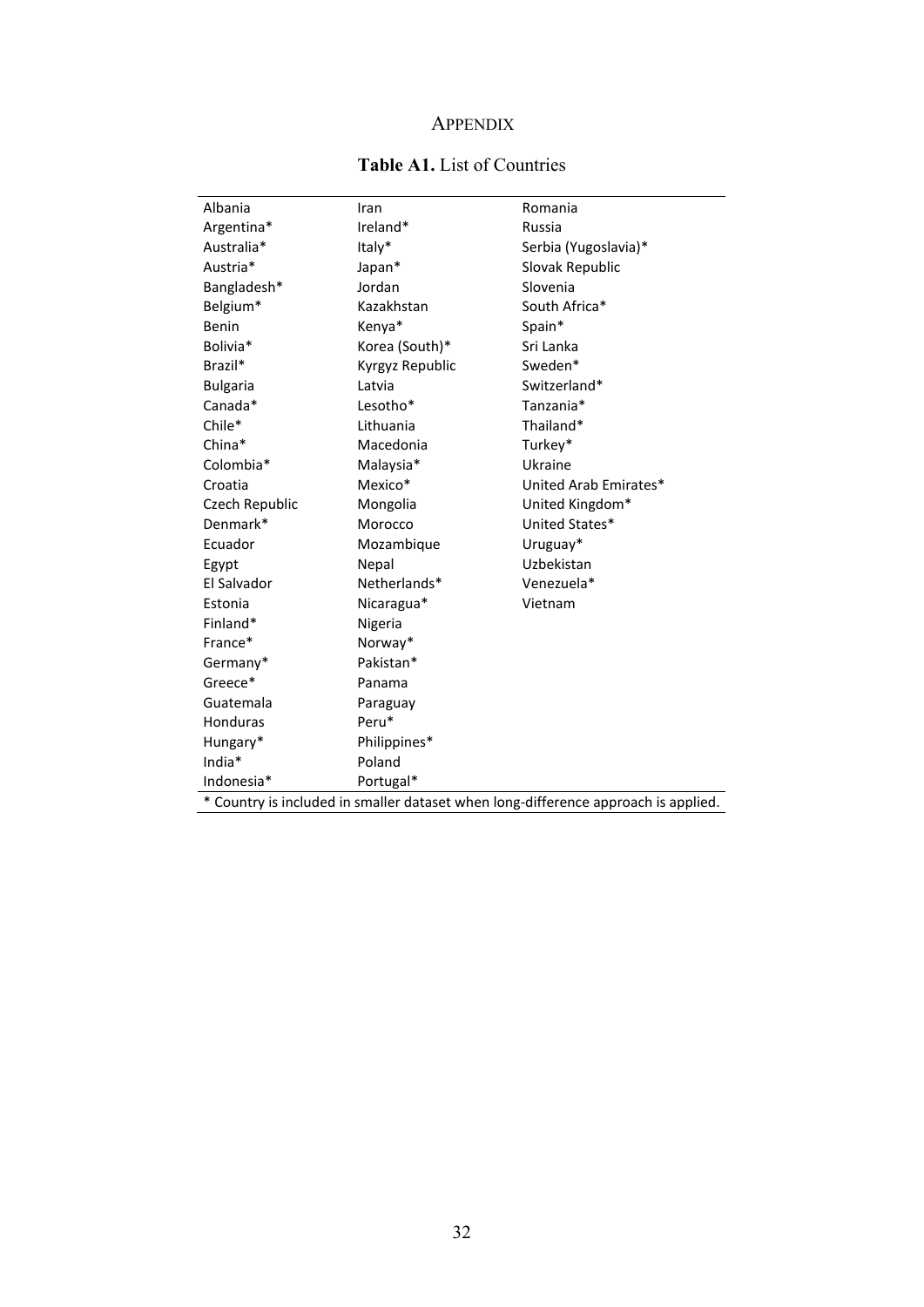#### *A1. Examination of Non-Linearities in the Temperature–Growth Relationship*

In Table 2, Specification 3, we tested for the presence of a non-linear relationship between regional temperature and income by the inclusion of a squared temperature term. We found no evidence in favor of an inverted U-shaped relationship between the two variables. As a robustness check, we explored potential non-linearities by considering various temperature thresholds. The idea of a non-linear relationship is that temperature increases may have a relatively benign effect on economic growth when temperature levels are moderate, but that the same temperature increases can be strongly disruptive in hot environments (e.g., Burke et al., 2015a). Thus, we can hypothesize that regions below a specific temperature threshold are less vulnerable to rising temperatures (in terms of regional per capita GDP losses) than their counterparts above this threshold. In Table A, we follow the literature (e.g., Nordhaus, 2006; Deryugina and Hsiang, 2014; Burke et al., 2015a, 2018; Zhao et al., 2018; Li et al., 2019) and consider temperature thresholds at 9, 13, 17, 21, and 24°C, respectively.

We report our estimates in Table A2, where we always use the largest available sample of approximately 1,500 regions in 81 countries to be able to fully exploit inter-regional variation in temperatures. We find that higher temperatures are associated with reduced economic activity below and above the various temperature thresholds. The respective coefficient estimates are never statistically significant. When comparing the size of the temperature effects below and above the threshold, we never find that these effect sizes are distinct from each other in statistically meaningful ways. Thus, our analysis and data do not allow us to assert that temperature is linked to regional economic growth. There is no evidence for non-linear links (threshold effects) between increasing temperatures and per capita income at the regional level. This speaks to earlier findings reported by Dell et al. (2009, 2012) and Lanzafame (2014), who also find no convincing evidence that the relationship between income and temperature is non-linear.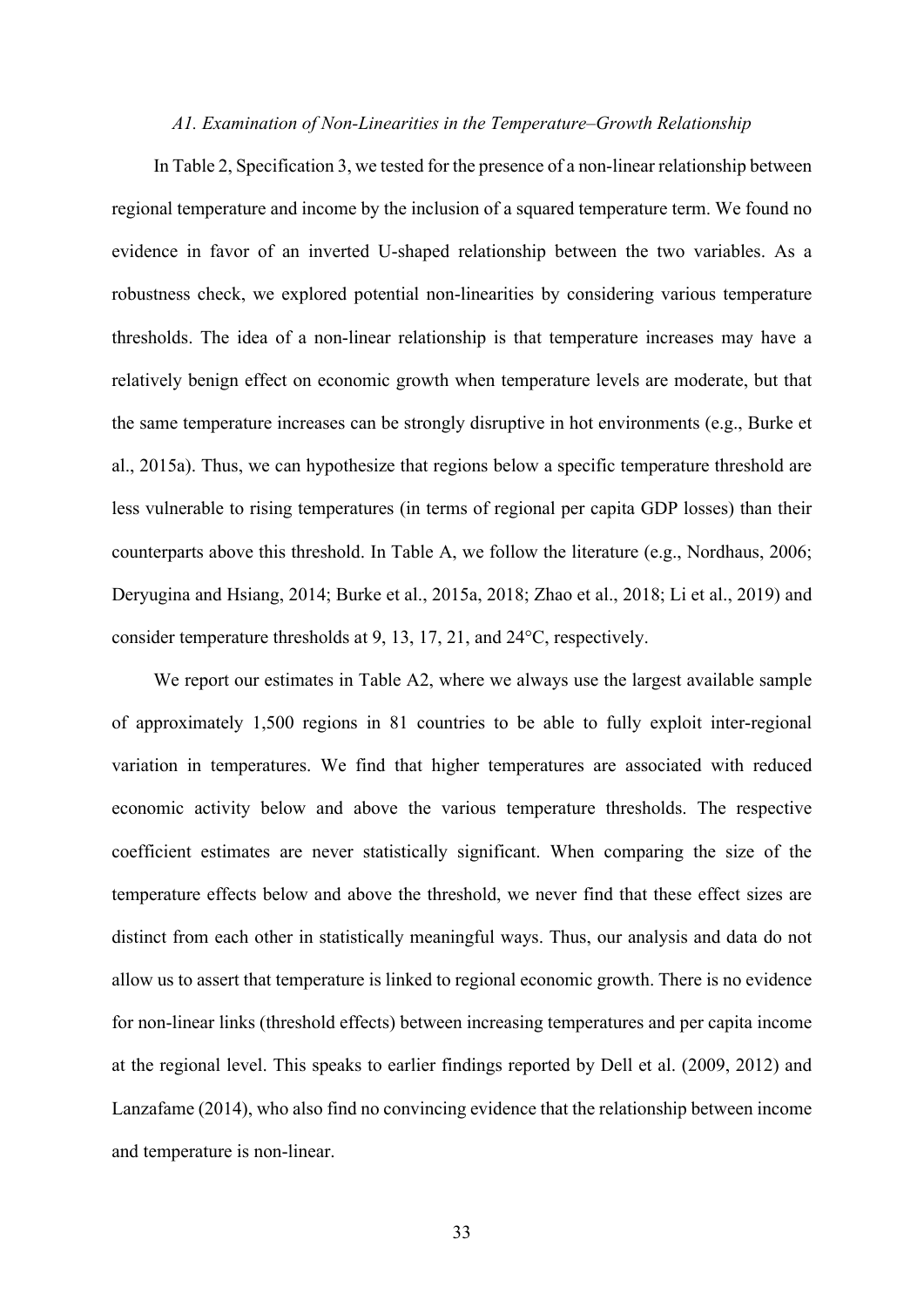| (1)<br>(2)<br>(3)<br>(4)<br>(5)                                                                                                     |                                 |                |                |                |                |  |  |  |  |
|-------------------------------------------------------------------------------------------------------------------------------------|---------------------------------|----------------|----------------|----------------|----------------|--|--|--|--|
| Temperature Threshold $\rightarrow$                                                                                                 | 9°C                             | $13^{\circ}$ C | $17^{\circ}$ C | $21^{\circ}$ C | $24^{\circ}$ C |  |  |  |  |
| <b>Temperature Effect</b>                                                                                                           | $-0.006$                        | $-0.004$       | $-0.005$       | $-0.001$       | $-0.004$       |  |  |  |  |
| below Threshold                                                                                                                     | (0.022)                         | (0.022)        | (0.020)        | (0.022)        | (0.021)        |  |  |  |  |
| Temperature Effect                                                                                                                  | $-0.005$                        | $-0.005$       | $-0.005$       | $-0.006$       | $-0.005$       |  |  |  |  |
| above Threshold                                                                                                                     | (0.021)                         | (0.021)        | (0.021)        | (0.022)        | (0.021)        |  |  |  |  |
| [Equality of Coefficients F-Stat.]                                                                                                  | [0.73]                          | [0.79]         | [0.02]         | $[2.44]$       | [0.28]         |  |  |  |  |
| [p-value]                                                                                                                           | [0.39]                          | [0.37]         | [0.89]         | [0.12]         | [0.60]         |  |  |  |  |
| <b>Region-Fixed Effects</b>                                                                                                         | Yes                             | Yes            | Yes            | Yes            | Yes            |  |  |  |  |
| Country*Time-Fixed Effects                                                                                                          | Yes<br>Yes<br>Yes<br>Yes<br>Yes |                |                |                |                |  |  |  |  |
| Adjusted $R^2$                                                                                                                      | 0.982                           | 0.982          | 0.982          | 0.982          | 0.982          |  |  |  |  |
| Observations                                                                                                                        | 9,036                           | 9,036          | 9,036          | 9,036          | 9,036          |  |  |  |  |
| No. of Regions                                                                                                                      | 1,487                           | 1,487          | 1,487          | 1,487          | 1,487          |  |  |  |  |
| No. of Countries<br>81<br>81<br>81<br>81<br>81                                                                                      |                                 |                |                |                |                |  |  |  |  |
| Notes: Standard errors clustered at region- and country-period<br>level in<br>parentheses. *** $p<0.01$ , ** $p<0.05$ , * $p<0.1$ . |                                 |                |                |                |                |  |  |  |  |

**Table A2.** Non-Linear Relationship between Temperature and Regional Growth

## *A2. Robustness of the Heterogeneity in the Temperature–Growth Relationship*

One problem of the previous analysis concerning heterogeneity in the regional temperature–growth relationship is that the country-specific moderators we consider may be endogenous to climate change. For instance, Brücker and Ciccone (2011) show that adverse economic shocks triggered by changing weather conditions may lead to improvements in democratic governance by lowering the opportunity cost of contesting autocratic power.

To address such concerns, we proceed as follows. First, we drop data for the 1950s as country-level data are not available for most countries during this time period. Second, we calculate the average of all three country-level variables (per capita income, democracy, and rule of law) over the 1960-1970 period. Note, however, that this still reduces our sample size to some extent, as for some countries data are also not available for the 1960s. Third, we use these averages to create a set of binary moderator variables analogous to the way described in the paper, which now refer to *initial* levels of per capita income, democracy, and the rule of law at the country level. Finally, we use these new moderators to estimate the models specified in Eq. (3) and (4). By only considering initial country-level conditions, this robustness check ought to reduce concerns about endogeneity in the moderators.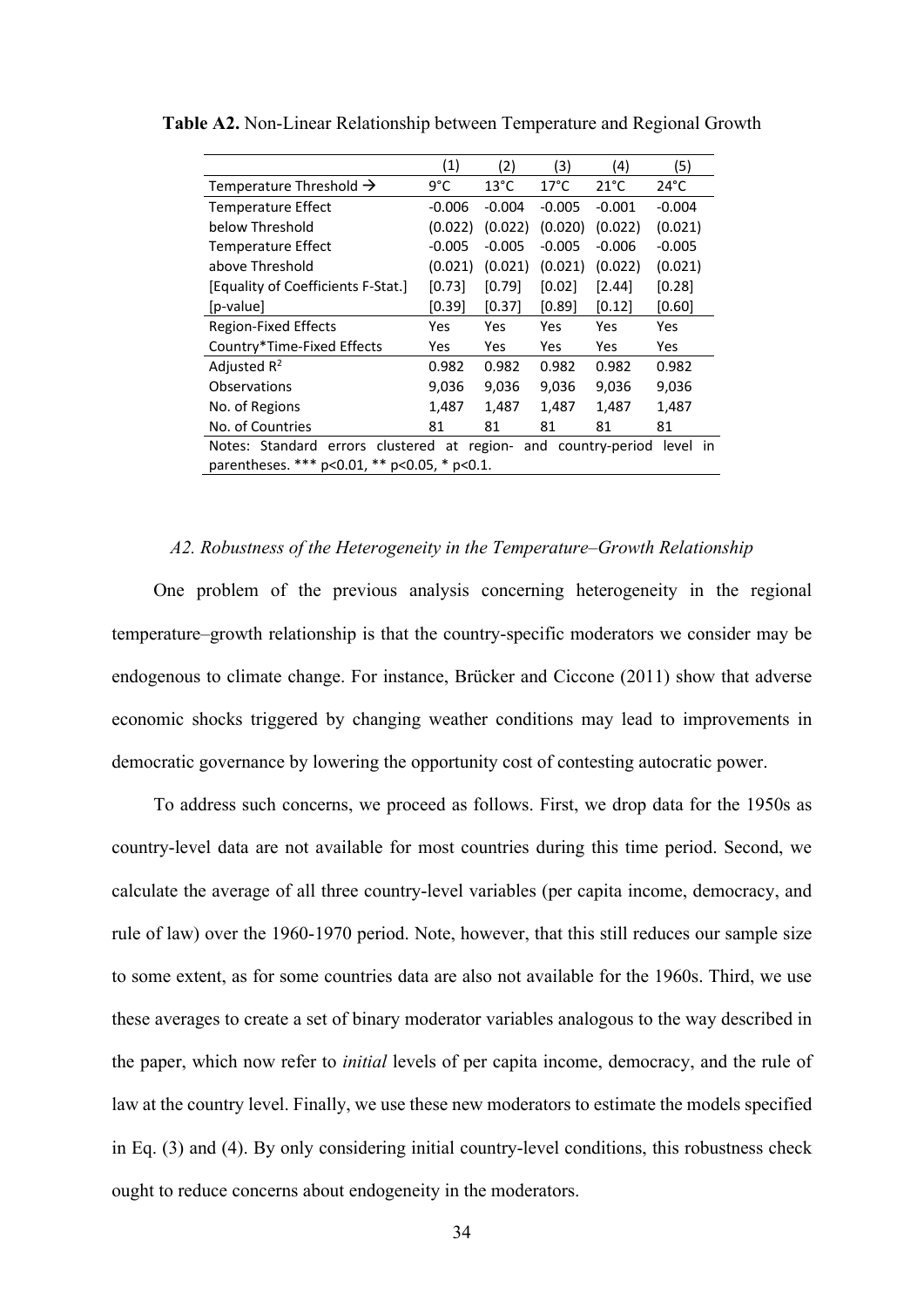As shown in Tables A3 and A4, this robustness check indeed supports our main findings. That is, there is little evidence that initial economic, political, and institutional conditions affect the role of regional warming in regional economic growth in the panel setting (Table A3). By contrast, we again find that rising temperatures are negatively related to regional economic growth over the long run, that is, in a long-difference approach (Table A4). What is more, we show that temperature increases tend to depress regional economic development only when initial conditions are unfavorable, such as when they are characterized by initially low levels of economic and politico-institutional development.

|                              | (1)      | (2)          | (3)      | (4)             | (5)                 | (6)        |
|------------------------------|----------|--------------|----------|-----------------|---------------------|------------|
| Moderator $\rightarrow$      |          | $Mod = Poor$ |          | Mod = Democracy | $Mod = Rule of Law$ |            |
| Temperature ( $\beta_1$ )    | 0.012    | 0.007        | $-0.030$ | $-0.026$        | $-0.012$            | $-0.012$   |
|                              | (0.018)  | (0.017)      | (0.025)  | (0.029)         | (0.014)             | (0.014)    |
| Temperature*                 | $-0.013$ | 0.012        | 0.052    | $0.076*$        | 0.011               | 0.034      |
| Moderator $(\beta_2)$        | (0.038)  | (0.044)      | (0.040)  | (0.042)         | (0.036)             | (0.042)    |
| $(\theta_1 + \theta_2)$      | $-0.001$ | 0.019        | 0.021    | $0.049*$        | $-0.001$            | 0.022      |
|                              | (0.033)  | (0.040)      | (0.032)  | (0.029)         | (0.034)             | (0.040)    |
| Precipitation                |          | $-0.000$     |          | $-0.000$        |                     | $-0.000$   |
|                              |          | (0.000)      |          | (0.000)         |                     | (0.000)    |
| <b>Years of Education</b>    |          | $0.075**$    |          | $0.086**$       |                     | $0.087**$  |
|                              |          | (0.038)      |          | (0.039)         |                     | (0.039)    |
| Population                   |          | $-0.077*$    |          | $-0.084*$       |                     | $-0.084*$  |
|                              |          | (0.045)      |          | (0.046)         |                     | (0.046)    |
| Region-Fixed Effects         | Yes      | Yes          | Yes      | <b>Yes</b>      | Yes                 | <b>Yes</b> |
| Period*Country-Fixed Effects | Yes      | Yes          | Yes      | Yes             | Yes                 | <b>Yes</b> |
| Adjusted $R^2$               | 0.983    | 0.985        | 0.984    | 0.986           | 0.984               | 0.986      |
| <b>Observations</b>          | 8,643    | 7,066        | 7,956    | 6,668           | 7,956               | 6,668      |
| No. of Regions               | 1,487    | 1,405        | 1,301    | 1,257           | 1,301               | 1,257      |
| No. of Countries             | 81       | 77           | 68       | 66              | 68                  | 66         |

**Tale A3.** Heterogeneity in the Regional Temperature–Growth Relationship (Panel Approach)

Notes: Decades considered=1960s-2010s. Poor=Country is below the median-level of economic development measured at the country-level over 1960-1970 period. Demo=Country is below the median-level of democracy over 1960-1970 period. Law=Country is below the median-level of rule of law index over 1960-1970 period.  $β_1$  and  $β_2$  refer to the regression coefficients in Eq. (3). ( $β_1 + β_2$ ) gives the total effect of temperature on regional income when the moderator is equal to unity (i.e., in countries characterized by relative initial poverty, initial lack of democracy and of initial rule of law). Standard errors clustered at region- and country-period level in parentheses. \*\*\* p<0.01, \*\* p<0.05,  $*$  p<0.1.